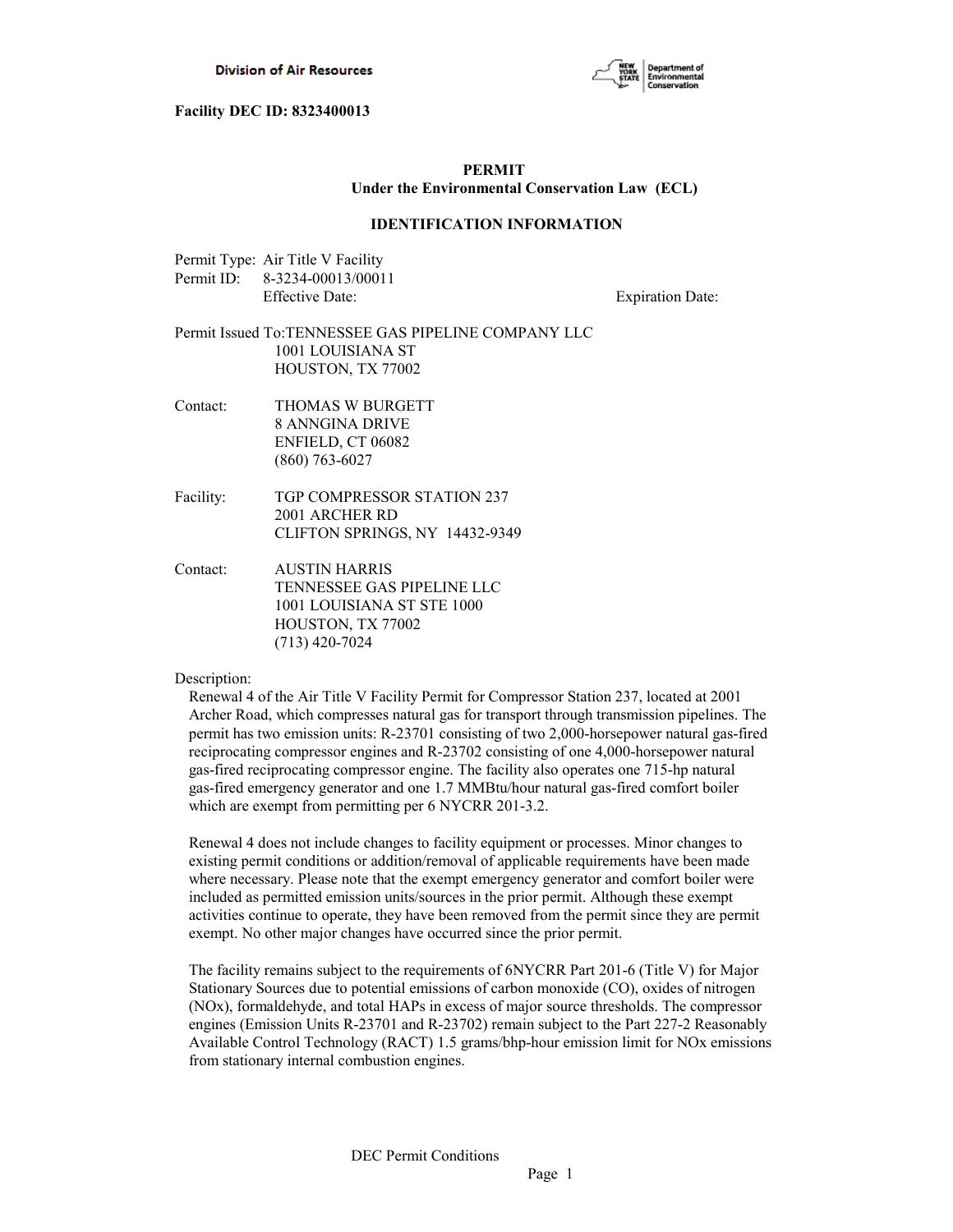

The permit-exempt 1.7 MMBtu/hr comfort boiler is subject to 40 CFR 63, Subpart DDDDD NESHAP for Industrial, Institutional and Commercial Boilers. The facility must continue to comply with the applicable requirements of the 40 CFR 63, Subpart DDDDD NESHAP.

By acceptance of this permit, the permittee agrees that the permit is contingent upon strict compliance with the ECL, all applicable regulations, the General Conditions specified and any Special Conditions included as part of this permit.

| Permit Administrator: | KIMBERLY A MERCHANT |
|-----------------------|---------------------|
|                       | 6274 E AVON LIMA RD |
|                       | AVON, NY 14414-9519 |

Authorized Signature:  $\frac{1}{\sqrt{2\pi}}$  Date:  $\frac{1}{\sqrt{2\pi}}$  Date:  $\frac{1}{\sqrt{2\pi}}$  /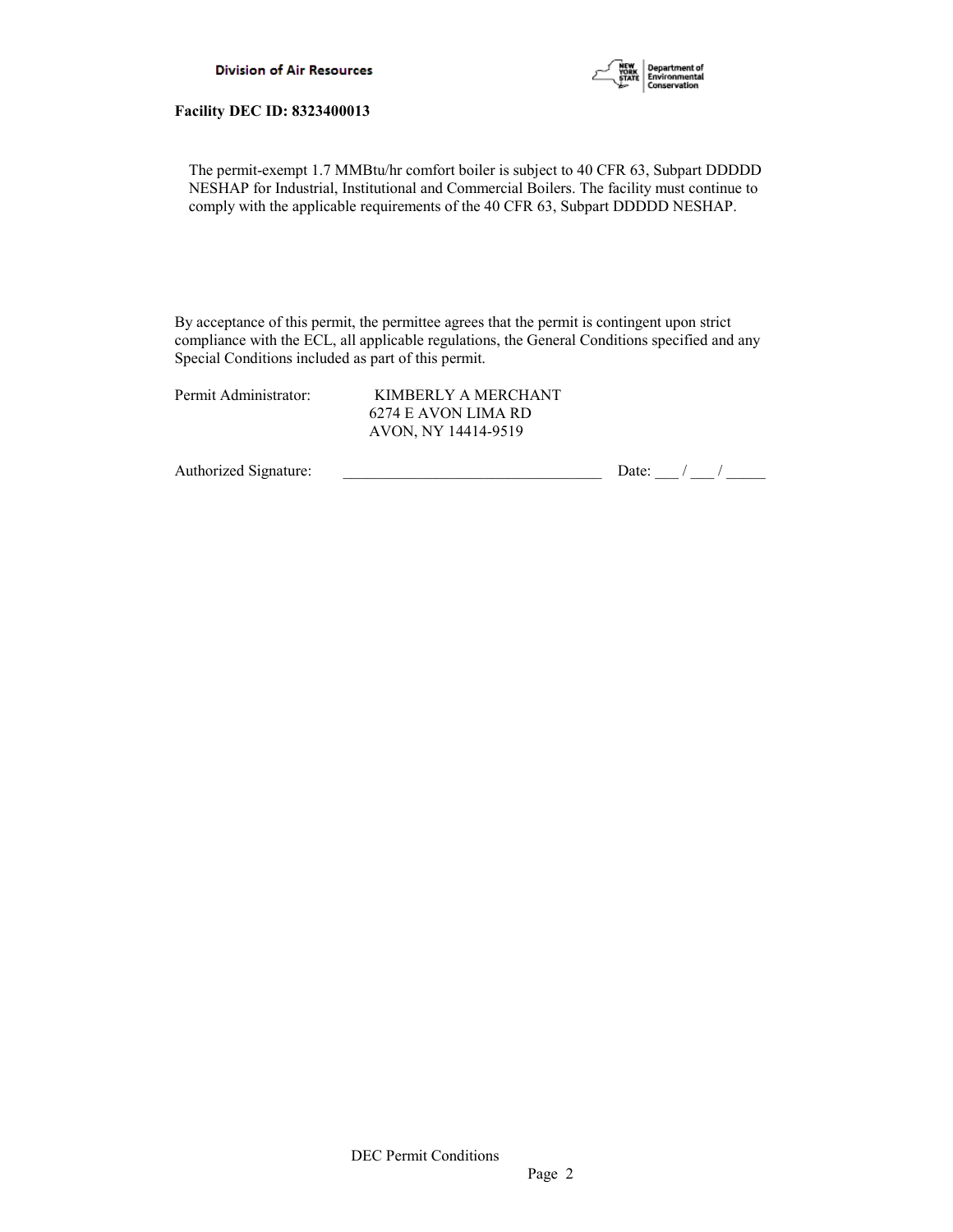

## **Notification of Other State Permittee Obligations**

Item A: Permittee Accepts Legal Responsibility and Agrees to Indemnification

 The permittee expressly agrees to indemnify and hold harmless the Department of Environmental Conservation of the State of New York, its representatives, employees and agents ("DEC") for all claims, suits, actions, and damages, to the extent attributable to the permittee's acts or omissions in connection with the compliance permittee's undertaking of activities in connection with, or operation and maintenance of, the facility or facilities authorized by the permit whether in compliance or not in any compliance with the terms and conditions of the permit. This indemnification does not extend to any claims, suits, actions, or damages to the extent attributable to DEC's own negligent or intentional acts or omissions, or to any claims, suits, or actions naming the DEC and arising under article 78 of the New York Civil Practice Laws and Rules or any citizen suit or civil rights provision under federal or state laws.

Item B: Permittee's Contractors to Comply with Permit

 The permittee is responsible for informing its independent contractors, employees, agents and assigns of their responsibility to comply with this permit, including all special conditions while acting as the permittee's agent with respect to the permitted activities, and such persons shall be subject to the same sanctions for violations of the Environmental Conservation Law as those prescribed for the permittee.

Item C: Permittee Responsible for Obtaining Other Required Permits

 The permittee is responsible for obtaining any other permits, approvals, lands, easements and rights-of-way that may be required to carry out the activities that are authorized by this permit.

Item D: No Right to Trespass or Interfere with Riparian Rights

 This permit does not convey to the permittee any right to trespass upon the lands or interfere with the riparian rights of others in order to perform the permitted work nor does it authorize the impairment of any rights, title, or interest in real or personal property held or vested in a person not a party to the permit.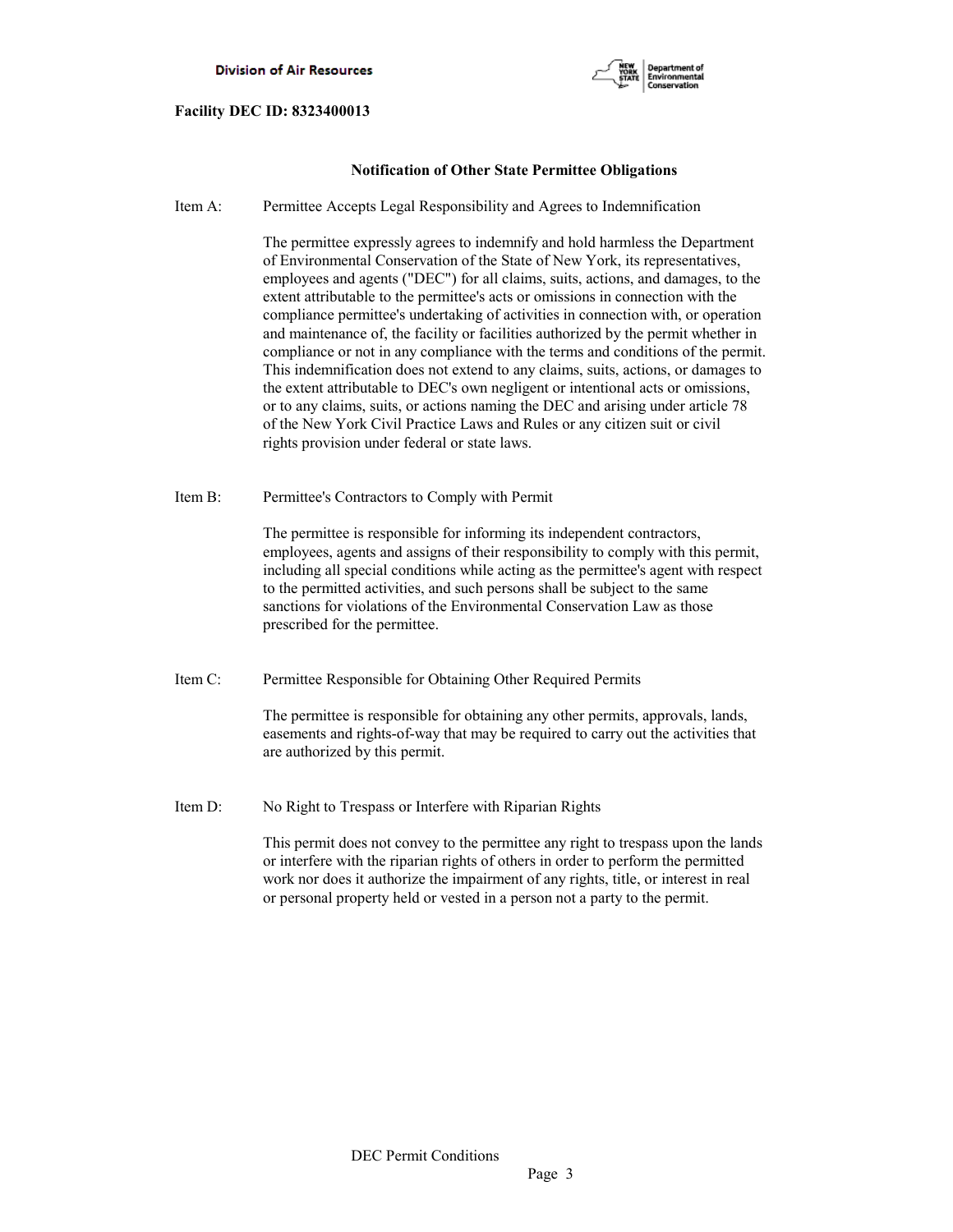

## **PAGE LOCATION OF CONDITIONS**

## **PAGE**

## **DEC GENERAL CONDITIONS General Provisions**

- 5 1 Facility Inspection by the Department
- 5 2 Relationship of this Permit to Other Department Orders and Determinations
- 5 3 Applications for permit renewals, modifications and transfers
- 6 4 Permit modifications, suspensions or revocations by the Department  **Facility Level**
- 6 5 Submission of application for permit modification or renewal-REGION 8 HEADQUARTERS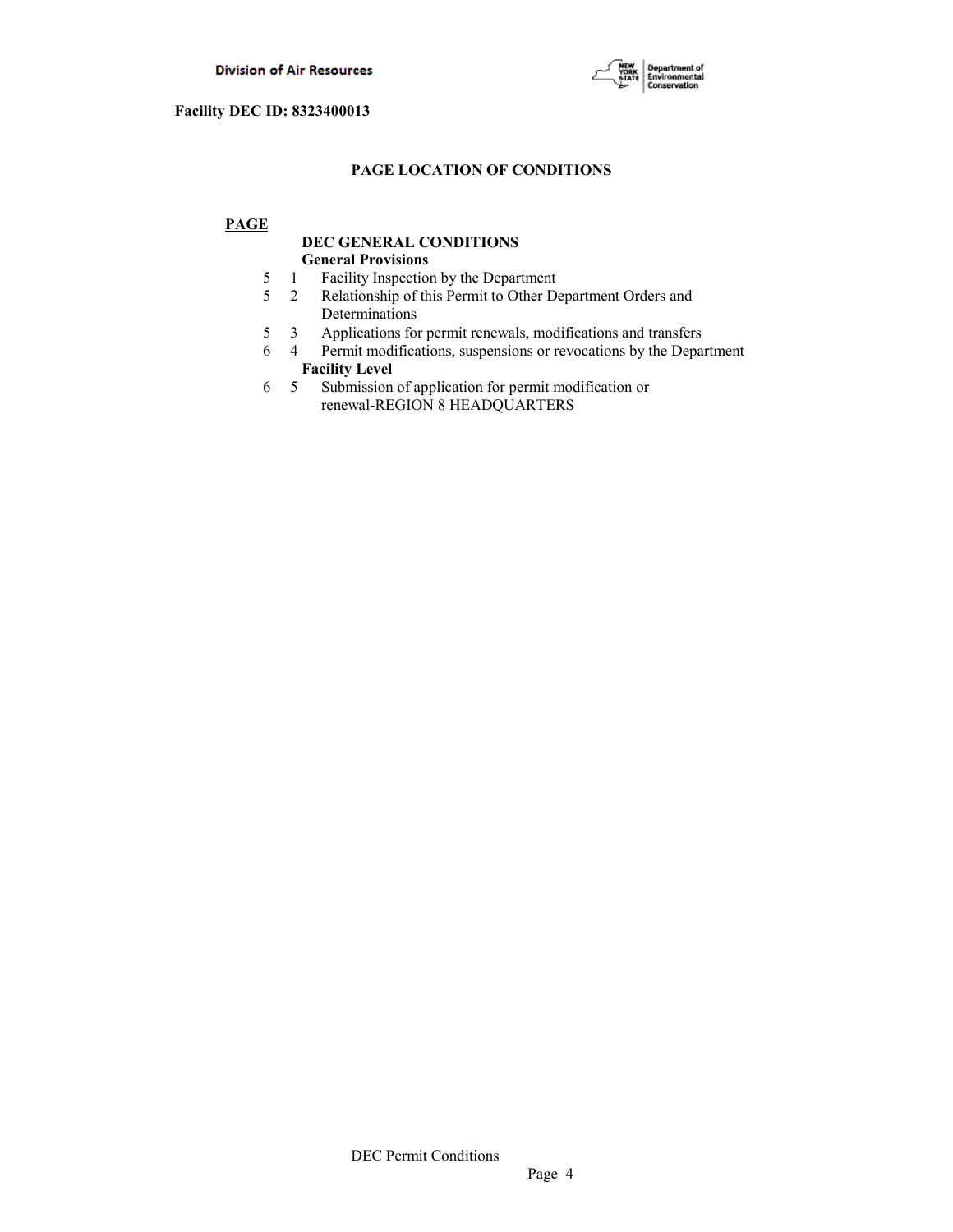

## **DEC GENERAL CONDITIONS \*\*\*\* General Provisions \*\*\*\* For the purpose of your Title V permit, the following section contains state-only enforceable terms and conditions. GENERAL CONDITIONS - Apply to ALL Authorized Permits.**

## **Condition 1: Facility Inspection by the Department Applicable State Requirement: ECL 19-0305**

## **Item 1.1:**

The permitted site or facility, including relevant records, is subject to inspection at reasonable hours and intervals by an authorized representative of the Department of Environmental Conservation (the Department) to determine whether the permittee is complying with this permit and the ECL. Such representative may order the work suspended pursuant to ECL 71-0301 and SAPA 401(3).

## **Item 1.2:**

The permittee shall provide a person to accompany the Department's representative during an inspection to the permit area when requested by the Department.

## **Item 1.3:**

A copy of this permit, including all referenced maps, drawings and special conditions, must be available for inspection by the Department at all times at the project site or facility. Failure to produce a copy of the permit upon request by a Department representative is a violation of this permit.

## **Condition 2: Relationship of this Permit to Other Department Orders and Determinations Applicable State Requirement: ECL 3-0301 (2) (m)**

## **Item 2.1:**

Unless expressly provided for by the Department, issuance of this permit does not modify, supersede or rescind any order or determination previously issued by the Department or any of the terms, conditions or requirements contained in such order or determination.

## **Condition 3: Applications for permit renewals, modifications and transfers Applicable State Requirement: 6 NYCRR 621.11**

## **Item 3.1:**

The permittee must submit a separate written application to the Department for renewal, modification or transfer of this permit. Such application must include any forms or supplemental information the Department requires. Any renewal, modification or transfer granted by the Department must be in writing.

## Item3.2:

The permittee must submit a renewal application at least 180 days before the expiration of permits for Title V and State Facility Permits.

## **Item 3.3**

Permits are transferrable with the approval of the department unless specifically prohibited by the statute, regulation or another permit condition. Applications for permit transfer should be submitted prior to actual transfer of ownership.

DEC Permit Conditions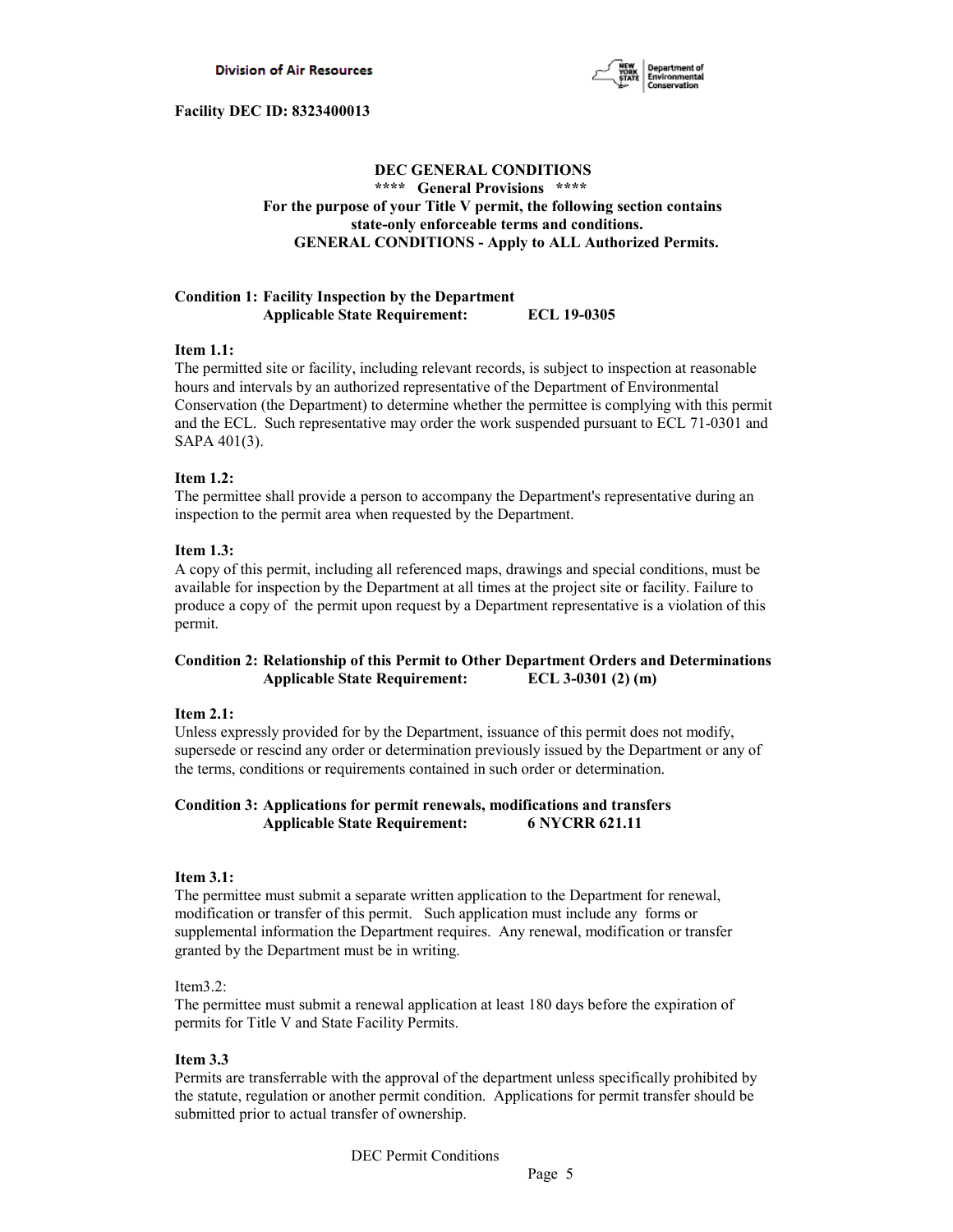

## **Condition 4: Permit modifications, suspensions or revocations by the Department Applicable State Requirement: 6 NYCRR 621.13**

## **Item 4.1:**

The Department reserves the right to exercise all available authority to modify, suspend, or revoke this permit in accordance with 6NYCRR Part 621. The grounds for modification, suspension or revocation include:

a) materially false or inaccurate statements in the permit application or supporting papers; b) failure by the permittee to comply with any terms or conditions of the permit; c) exceeding the scope of the project as described in the permit application; d) newly discovered material information or a material change in environmental conditions, relevant technology or applicable law or regulations since the issuance of the existing permit; e) noncompliance with previously issued permit conditions, orders of the commissioner, any provisions of the Environmental Conservation Law or regulations of the Department related to the permitted activity.

#### **\*\*\*\* Facility Level \*\*\*\***

## **Condition 5: Submission of application for permit modification or renewal-REGION 8 HEADQUARTERS Applicable State Requirement: 6 NYCRR 621.6 (a)**

#### **Item 5.1:**

Submission of applications for permit modification or renewal are to be submitted to: NYSDEC Regional Permit Administrator Region 8 Headquarters Division of Environmental Permits 6274 Avon-Lima Road Avon, NY 14414-9519

(585) 226-2466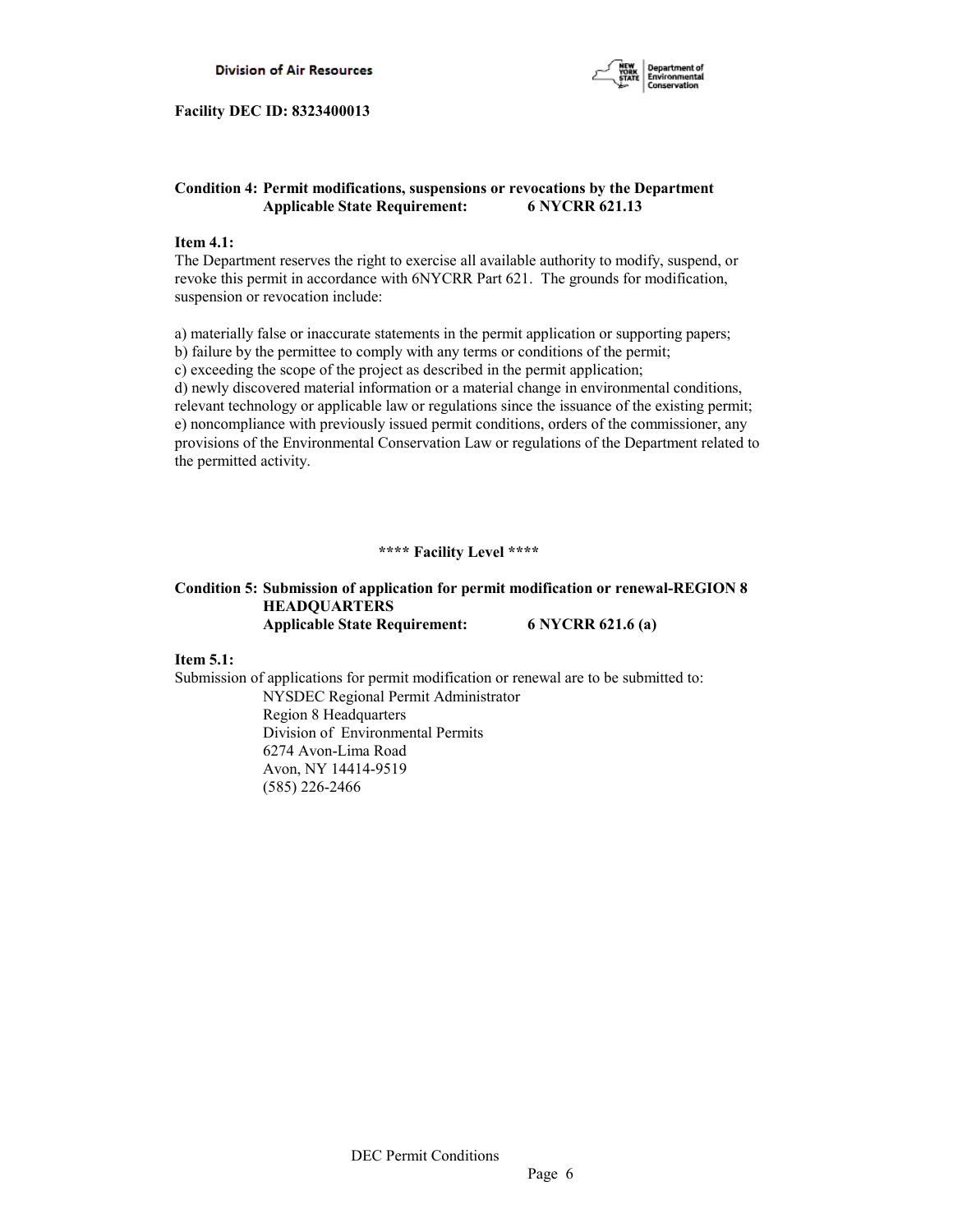

## **Permit Under the Environmental Conservation Law (ECL)**

ARTICLE 19: AIR POLLUTION CONTROL - TITLE V PERMIT

## IDENTIFICATION INFORMATION

Permit Issued To:TENNESSEE GAS PIPELINE COMPANY LLC 1001 LOUISIANA ST HOUSTON, TX 77002

Facility: TGP COMPRESSOR STATION 237 2001 ARCHER RD CLIFTON SPRINGS, NY 14432-9349

Authorized Activity By Standard Industrial Classification Code: 4922 - NATURAL GAS TRANSMISSION 4923 - GAS TRANSMISSION AND DISTRIBUTION

Permit Effective Date: Permit Expiration Date: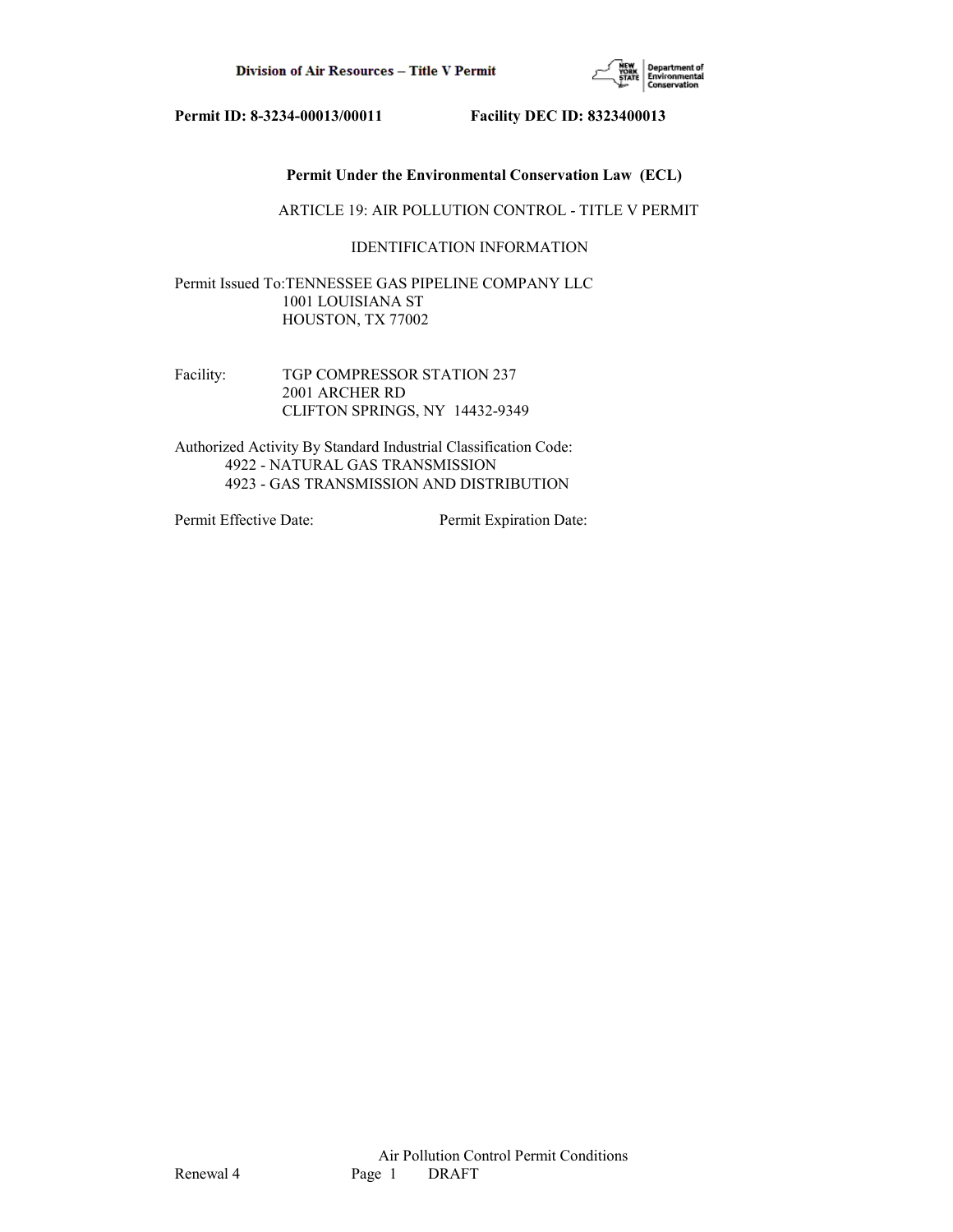

## **PAGE LOCATION OF CONDITIONS**

| <b>PAGE</b> |                                                                      |  |
|-------------|----------------------------------------------------------------------|--|
|             | <b>FEDERALLY ENFORCEABLE CONDITIONS</b>                              |  |
|             | <b>Facility Level</b>                                                |  |
| 6           | 1 6 NYCRR 200.6: Acceptable Ambient Air Quality                      |  |
| 7           | 2 6 NYCRR 201-6.4 (a) (7): Fees                                      |  |
| 7           | 3 6 NYCRR 201-6.4 (c): Recordkeeping and Reporting of                |  |
|             | <b>Compliance Monitoring</b>                                         |  |
| 7           | 4 6 NYCRR 201-6.4 (c) (2): Records of Monitoring,                    |  |
|             | Sampling, and Measurement                                            |  |
| 7           | 5 6 NYCRR 201-6.4 (c) (3) (ii): Compliance Certification             |  |
| 10          | 6 6 NYCRR 201-6.4 (e): Compliance Certification                      |  |
| 12          | 7 6 NYCRR 202-2.1: Compliance Certification                          |  |
| 12          | 8 6 NYCRR 202-2.5: Recordkeeping requirements                        |  |
| 12          | 9 6 NYCRR 215.2: Open Fires - Prohibitions                           |  |
| 13          | 10 6 NYCRR 200.7: Maintenance of Equipment                           |  |
| 14          | 11 6 NYCRR 201-1.7: Recycling and Salvage                            |  |
| 14          | 12 6 NYCRR 201-1.8: Prohibition of Reintroduction of                 |  |
|             | Collected Contaminants to the air                                    |  |
| 14          | 13 6 NYCRR 201-3.2 (a): Exempt Sources - Proof of Eligibility        |  |
| 14          | 14 6 NYCRR 201-3.3 (a): Trivial Sources - Proof of Eligibility       |  |
| 15          | 15 6 NYCRR 201-6.4 (a) (4): Requirement to Provide Information       |  |
| 15          | 16 6 NYCRR 201-6.4 (a) (8): Right to Inspect                         |  |
| 15          | 17 6 NYCRR 202-1.1: Required Emissions Tests                         |  |
| 16          | 18 40 CFR Part 68: Accidental release provisions.                    |  |
| 16          | 19 40CFR 82, Subpart F: Recycling and Emissions Reduction            |  |
| 16          | 20 6 NYCRR Subpart 201-6: Emission Unit Definition                   |  |
| 17          | 21 6 NYCRR 201-6.4 (d) (4): Progress Reports Due Semiannually        |  |
| 17          | 22 6 NYCRR 201-6.4 (f): Operational Flexibility                      |  |
| 18          | 23 6 NYCRR 202-2.4: Emission statement methods and procedures        |  |
| 19          | 24 6 NYCRR 211.2: Visible Emissions Limited                          |  |
| 19          | 25 6 NYCRR 227-1.4 (a): Compliance Certification                     |  |
| 20          | 26 6 NYCRR 227-2.4 (f) (1): Compliance Certification                 |  |
| 21          | 27 6 NYCRR 227-2.4 (f) (1): Compliance Certification                 |  |
| 22          | 28 40CFR 63, Subpart A: Compliance Certification                     |  |
| 22          | 29 40CFR 63, Subpart DDDDD: Applicability                            |  |
|             | <b>Emission Unit Level</b>                                           |  |
| 22          | 30 6 NYCRR Subpart 201-6: Emission Point Definition By Emission Unit |  |
| 23          | 31 6 NYCRR Subpart 201-6: Process Definition By Emission Unit        |  |
|             |                                                                      |  |
|             | <b>STATE ONLY ENFORCEABLE CONDITIONS</b><br><b>Facility Level</b>    |  |
| 26          | 32 ECL 19-0301: Contaminant List                                     |  |
| 26          | 33 6 NYCRR 201-1.4: Malfunctions and Start-up/Shutdown Activities    |  |
| 27          | 34 6 NYCRR 201-6.5 (a): CLCPA Applicability                          |  |
|             |                                                                      |  |
| 27          | 35 6 NYCRR 211.1: Air pollution prohibited                           |  |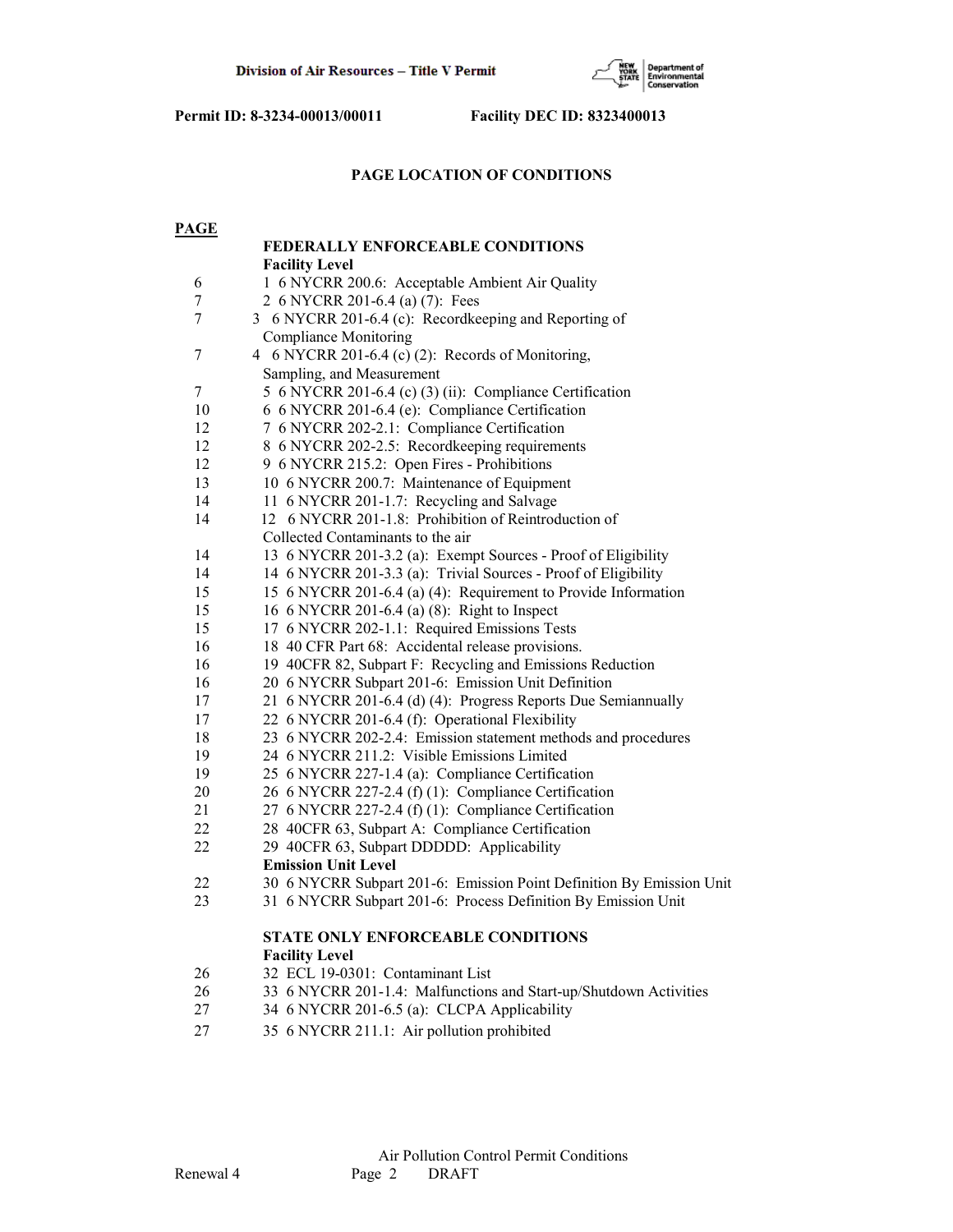

## **FEDERALLY ENFORCEABLE CONDITIONS** Renewal 4/DRAFT **\*\*\*\* Facility Level \*\*\*\***

## **NOTIFICATION OF GENERAL PERMITTEE OBLIGATIONS The items listed below are not subject to the annual compliance certification requirements under Title V. Permittees may also have other obligations under regulations of general applicability.**

## **Item A: Public Access to Recordkeeping for Title V Facilities - 6 NYCRR 201-1.10 (b)**

 The Department will make available to the public any permit application, compliance plan, permit, and monitoring and compliance certification report pursuant to Section 503(e) of the Act, except for information entitled to confidential treatment pursuant to 6 NYCRR Part 616 - Public Access to records and Section 114(c) of the Act.

## **Item B: Timely Application for the Renewal of Title V Permits - 6 NYCRR 201-6.2 (a) (4)** Owners and/or operators of facilities having an issued

 Title V permit shall submit a complete application at least 180 days, but not more than eighteen months, prior to the date of permit expiration for permit renewal purposes.

## **Item C: Certification by a Responsible Official - 6 NYCRR 201-6.2 (d) (12)**

 Any application, form, report or compliance certification required to be submitted pursuant to the federally enforceable portions of this permit shall contain a certification of truth, accuracy and completeness by a responsible official. This certification shall state that based on information and belief formed after reasonable inquiry, the statements and information in the document are true, accurate, and complete.

**Item D: Requirement to Comply With All Conditions - 6 NYCRR 201-6.4 (a) (2)**

 The permittee must comply with all conditions of the Title V facility permit. Any permit non-compliance constitutes a violation of the Act and is grounds for enforcement action; for permit termination, revocation and reissuance, or modification; or for denial of a permit renewal application.

## **Item E: Permit Revocation, Modification, Reopening, Reissuance or Termination, and Associated Information Submission Requirements - 6 NYCRR 201-6.4 (a) (3)** This permit may be modified, revoked, reopened and reissued, or terminated for cause. The filing of a request by the permittee for a permit modification, revocation and reissuance, or termination, or of a notification of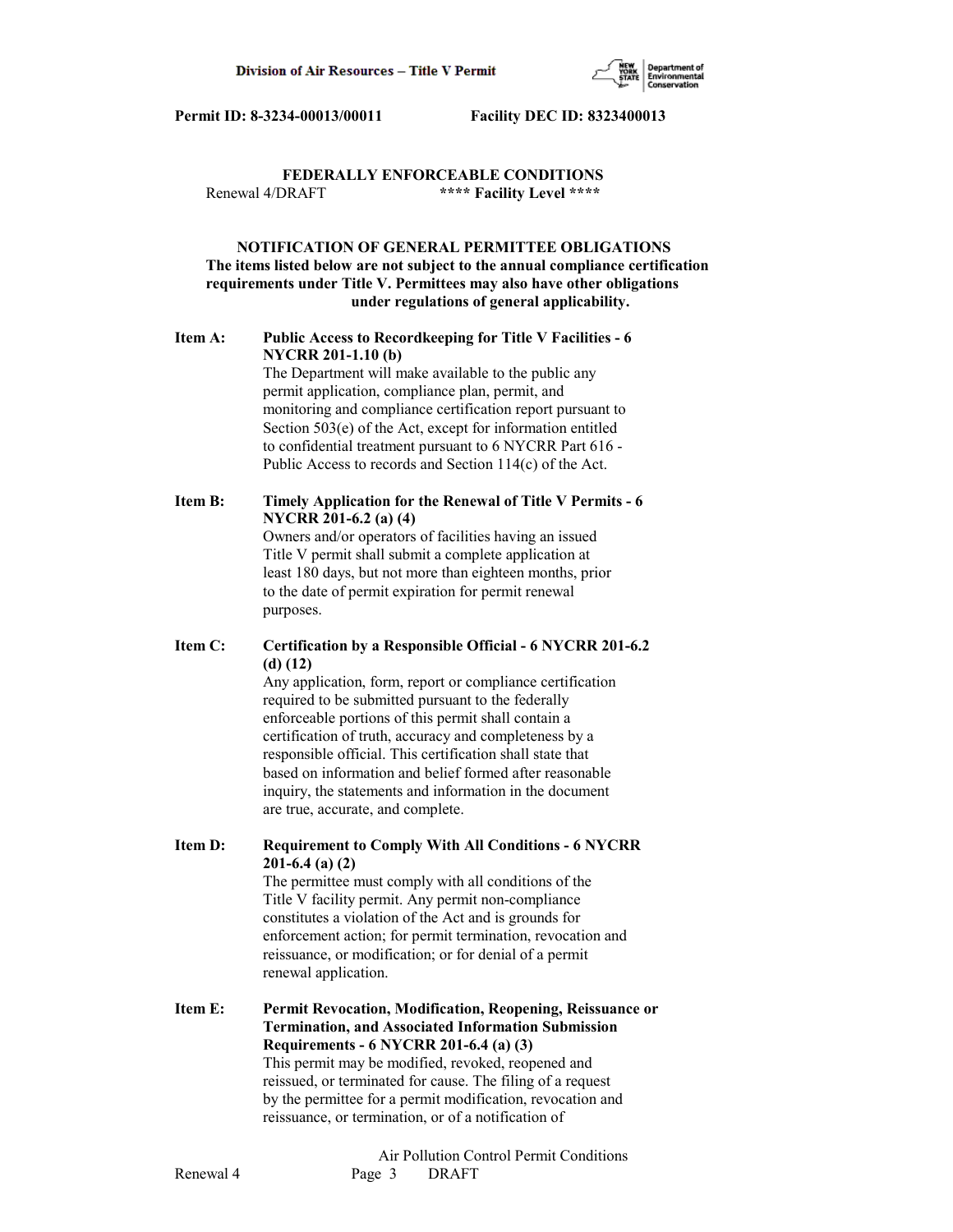

 planned changes or anticipated noncompliance does not stay any permit condition.

**Item F: Cessation or Reduction of Permitted Activity Not a Defense - 6 NYCRR 201-6.4 (a) (5)** It shall not be a defense for a permittee in an enforcement action to claim that a cessation or reduction in the permitted activity would have been necessary in order to maintain compliance with the conditions of this permit.

## **Item G: Property Rights - 6 NYCRR 201-6.4 (a) (6)**

 This permit does not convey any property rights of any sort or any exclusive privilege.

## **Item H: Severability - 6 NYCRR 201-6.4 (a) (9)**

 If any provisions, parts or conditions of this permit are found to be invalid or are the subject of a challenge, the remainder of this permit shall continue to be valid.

#### **Item I: Permit Shield - 6 NYCRR 201-6.4 (g)**

 All permittees granted a Title V facility permit shall be covered under the protection of a permit shield, except as provided under 6 NYCRR Subpart 201-6. Compliance with the conditions of the permit shall be deemed compliance with any applicable requirements as of the date of permit issuance, provided that such applicable requirements are included and are specifically identified in the permit, or the Department, in acting on the permit application or revision, determines in writing that other requirements specifically identified are not applicable to the major stationary source, and the permit includes the determination or a concise summary thereof. Nothing herein shall preclude the Department from revising or revoking the permit pursuant to 6 NYCRR Part 621 or from exercising its summary abatement authority. Nothing in this permit shall alter or affect the following:

 i. The ability of the Department to seek to bring suit on behalf of the State of New York, or the Administrator to seek to bring suit on behalf of the United States, to immediately restrain any person causing or contributing to pollution presenting an imminent and substantial endangerment to public health, welfare or the environment to stop the emission of air pollutants causing or contributing to such pollution;

 ii. The liability of a permittee of the Title V facility for any violation of applicable requirements prior to or at the time of permit issuance;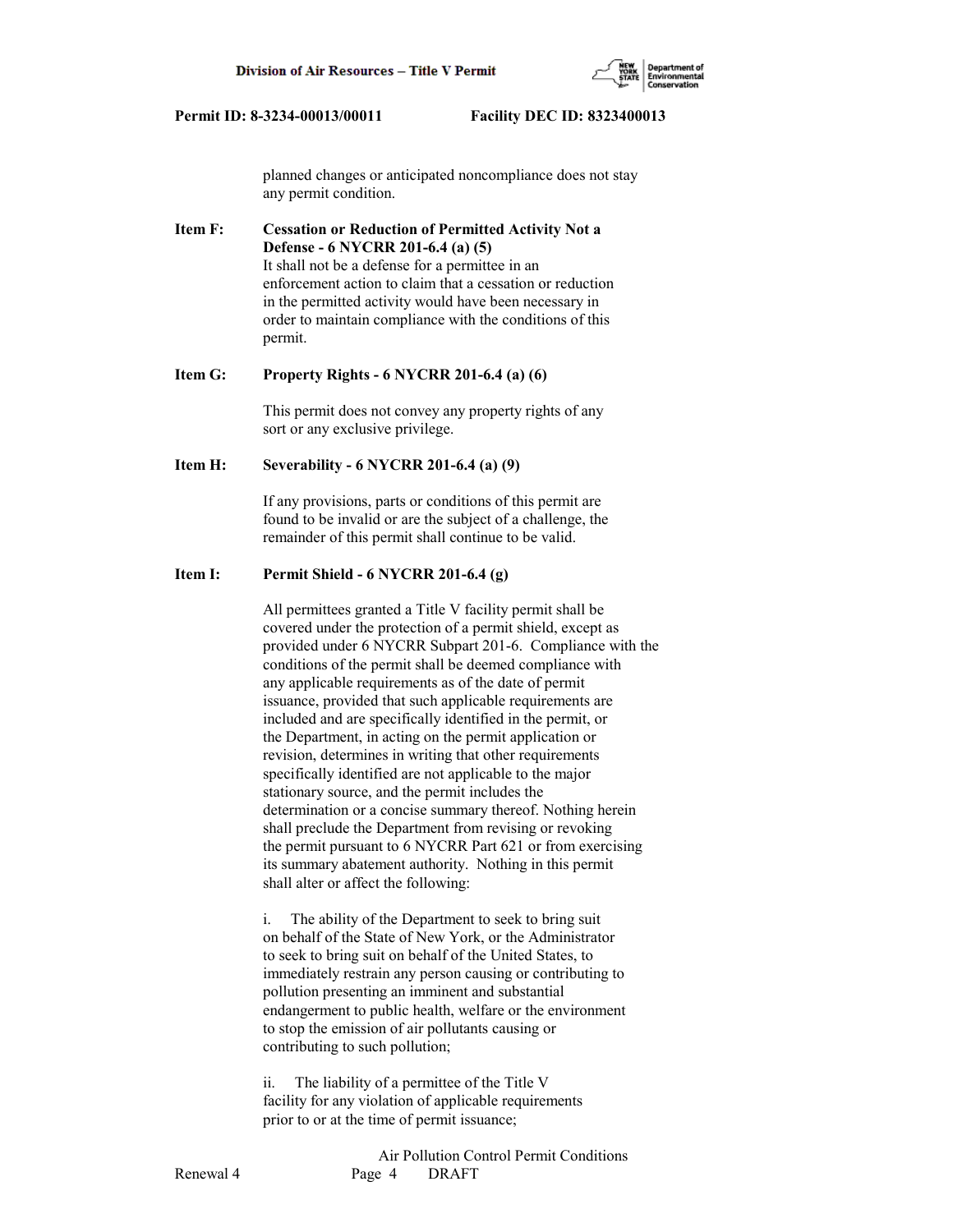

 iii. The applicable requirements of Title IV of the Act;

 iv. The ability of the Department or the Administrator to obtain information from the permittee concerning the ability to enter, inspect and monitor the facility.

#### **Item J: Reopening for Cause - 6 NYCRR 201-6.4 (i)**

 This Title V permit shall be reopened and revised under any of the following circumstances:

 i. When additional applicable requirements under the act become applicable to a title V facility with a remaining permit term of three or more years, a reopening shall be completed not later than 18 months after promulgation of the applicable requirement. No such reopening is required if the effective date of the requirement is later than the date on which the permit is due to expire, unless the original permit or any of its terms and conditions has been extended by the department pursuant to the provisions of section 201- 6.6 of this Subpart.

 ii. The Department or the Administrator determines that the permit contains a material mistake or that inaccurate statements were made in establishing the emissions standards or other terms or conditions of the permit.

 iii. The Department or the Administrator determines that the Title V permit must be revised or reopened to assure compliance with applicable requirements.

 iv. If the permitted facility is an "affected source" subject to the requirements of Title IV of the Act, and additional requirements (including excess emissions requirements) become applicable. Upon approval by the Administrator, excess emissions offset plans shall be deemed to be incorporated into the permit.

 Proceedings to reopen and issue Title V facility permits shall follow the same procedures as apply to initial permit issuance but shall affect only those parts of the permit for which cause to reopen exists.

 Reopenings shall not be initiated before a notice of such intent is provided to the facility by the Department at least thirty days in advance of the date that the permit is to be reopened, except that the Department may provide a shorter time period in the case of an emergency.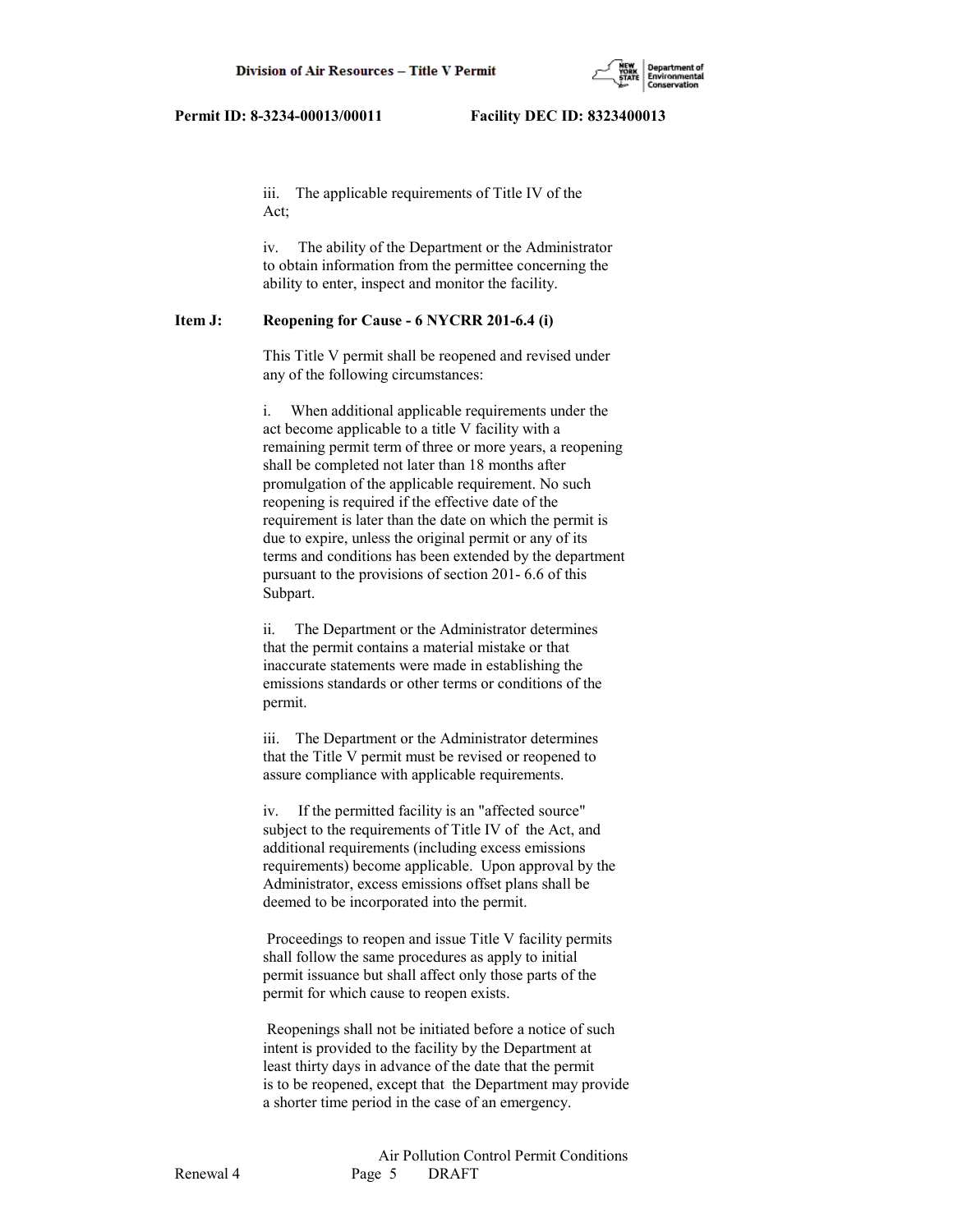

**Item K: Permit Exclusion - ECL 19-0305**

 The issuance of this permit by the Department and the receipt thereof by the Applicant does not and shall not be construed as barring, diminishing, adjudicating or in any way affecting any legal, administrative or equitable rights or claims, actions, suits, causes of action or demands whatsoever that the Department may have against the Applicant for violations based on facts and circumstances alleged to have occurred or existed prior to the effective date of this permit, including, but not limited to, any enforcement action authorized pursuant to the provisions of applicable federal law, the Environmental Conservation Law of the State of New York (ECL) and Chapter III of the Official Compilation of the Codes, Rules and Regulations of the State of New York (NYCRR). The issuance of this permit also shall not in any way affect pending or future enforcement actions under the Clean Air Act brought by the United States or any person.

**Item L: Federally Enforceable Requirements - 40 CFR 70.6 (b)** All terms and conditions in this permit required by the Act or any applicable requirement, including any provisions designed to limit a facility's potential to emit, are enforceable by the Administrator and citizens under the Act. The Department has, in this permit, specifically designated any terms and conditions that are not required under the Act or under any of its applicable requirements as being enforceable under only state regulations.

## **MANDATORY FEDERALLY ENFORCEABLE PERMIT CONDITIONS SUBJECT TO ANNUAL CERTIFICATIONS AT ALL TIMES**

 **The following federally enforceable permit conditions are mandatory for all Title V permits and are subject to annual compliance certification requirements at all times.**

## **Condition 1: Acceptable Ambient Air Quality Effective for entire length of Permit**

#### **Applicable Federal Requirement:6 NYCRR 200.6**

## **Item 1.1:**

Notwithstanding the provisions of 6 NYCRR Chapter III, Subchapter A, no person shall allow or permit any air contamination source to emit air contaminants in quantities which alone or in combination with emissions from other air contamination sources would contravene any applicable ambient air quality standard and/or cause air pollution. In such cases where contravention occurs or may occur, the Commissioner shall specify the degree and/or method of emission control required.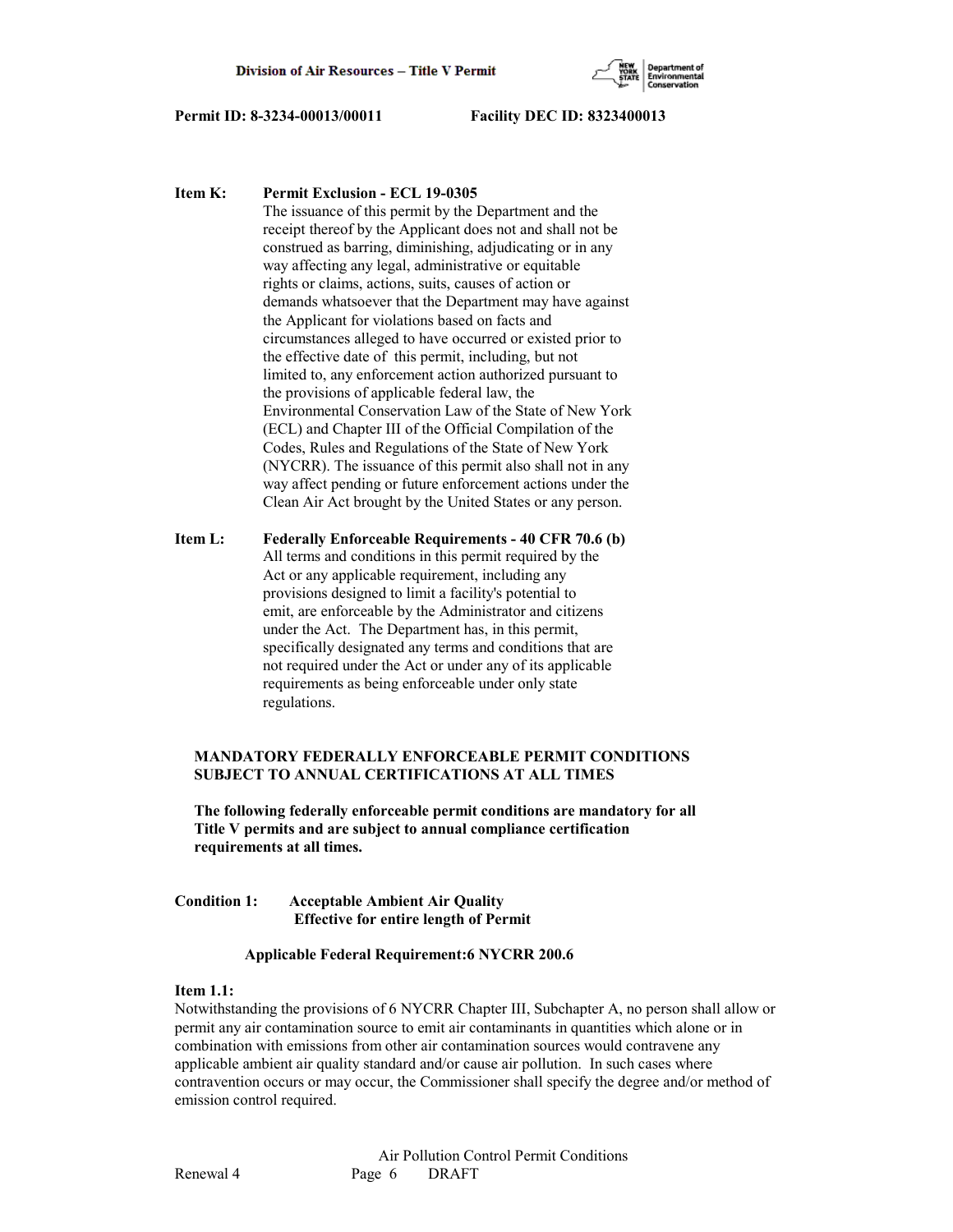

## **Condition 2: Fees Effective for entire length of Permit**

 **Applicable Federal Requirement:6 NYCRR 201-6.4 (a) (7)**

## **Item 2.1:**

The owner and/or operator of a stationary source shall pay fees to the Department consistent with the fee schedule authorized by ECL 72-0303.

## **Condition 3: Recordkeeping and Reporting of Compliance Monitoring Effective for entire length of Permit**

## **Applicable Federal Requirement:6 NYCRR 201-6.4 (c)**

## **Item 3.1:**

The following information must be included in any required compliance monitoring records and reports:

(i) The date, place, and time of sampling or measurements;

(ii) The date(s) analyses were performed;

(iii)The company or entity that performed the analyses;

(iv) The analytical techniques or methods used including quality assurance and quality control procedures if required;

(v) The results of such analyses including quality assurance data where required; and

(vi) The operating conditions as existing at the time of sampling or measurement.

Any deviation from permit requirements must be clearly identified in all records and reports. Reports must be certified by a responsible official, consistent with Section 201-6.2 of Part 201.

## **Condition 4: Records of Monitoring, Sampling, and Measurement Effective for entire length of Permit**

## **Applicable Federal Requirement:6 NYCRR 201-6.4 (c) (2)**

## **Item 4.1:**

Compliance monitoring and recordkeeping shall be conducted according to the terms and conditions contained in this permit and shall follow all quality assurance requirements found in applicable regulations. Records of all monitoring data and support information must be retained for a period of at least 5 years from the date of the monitoring, sampling, measurement, report, or application. Support information includes all calibration and maintenance records and all original strip-chart recordings for continuous monitoring instrumentation, and copies of all reports required by the permit.

**Condition 5: Compliance Certification Effective for entire length of Permit**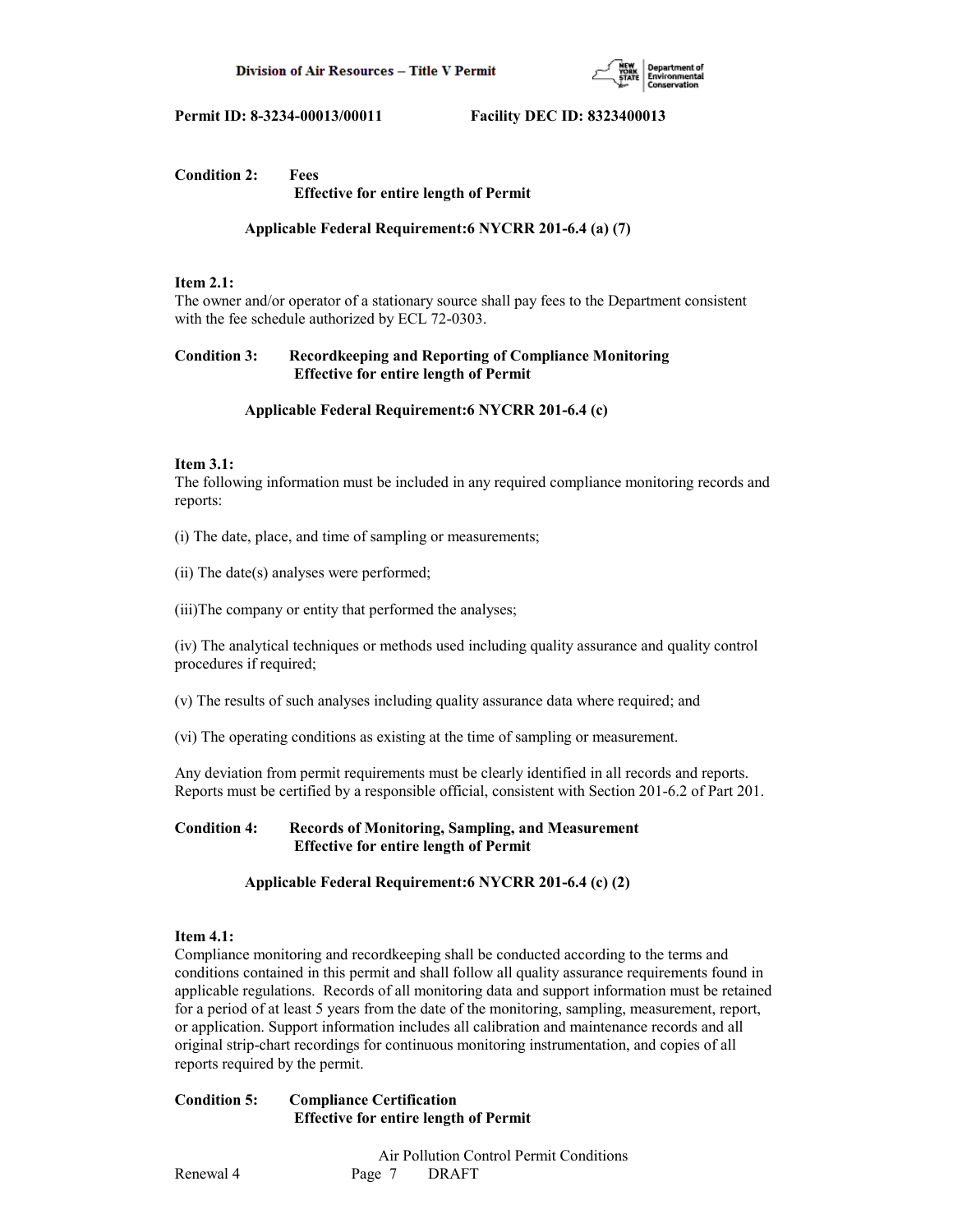

#### **Applicable Federal Requirement:6 NYCRR 201-6.4 (c) (3) (ii)**

#### **Item 5.1:**

The Compliance Certification activity will be performed for the Facility.

#### **Item 5.2:**

Compliance Certification shall include the following monitoring:

## Monitoring Type: RECORD KEEPING/MAINTENANCE PROCEDURES Monitoring Description:

 To meet the requirements of this facility permit with respect to reporting, the permittee must:

 Submit reports of any required monitoring at a minimum frequency of every 6 months, based on a calendar year reporting schedule. These reports shall be submitted to the Department within 30 days after the end of a reporting period. All instances of deviations from permit requirements must be clearly identified in such reports. All required reports must be certified by the responsible official for this facility.

 Notify the Department and report permit deviations and incidences of noncompliance stating the probable cause of such deviations, and any corrective actions or preventive measures taken. Where the underlying applicable requirement contains a definition of prompt or otherwise specifies a time frame for reporting deviations, that definition or time frame shall govern. Where the underlying applicable requirement fails to address the time frame for reporting deviations, reports of deviations shall be submitted to the permitting authority based on the following schedule:

 (1) For emissions of a hazardous air pollutant (as identified in an applicable regulation) that continue for more than an hour in excess of permit requirements, the report must be made within 24 hours of the occurrence.

 (2) For emissions of any regulated air pollutant, excluding those listed in paragraph (1) of this section, that continue for more than two hours in excess of permit requirements, the report must be made within 48 hours.

 (3) For all other deviations from permit requirements, the report shall be contained in the 6 month monitoring report required above.

(4) This permit may contain a more stringent reporting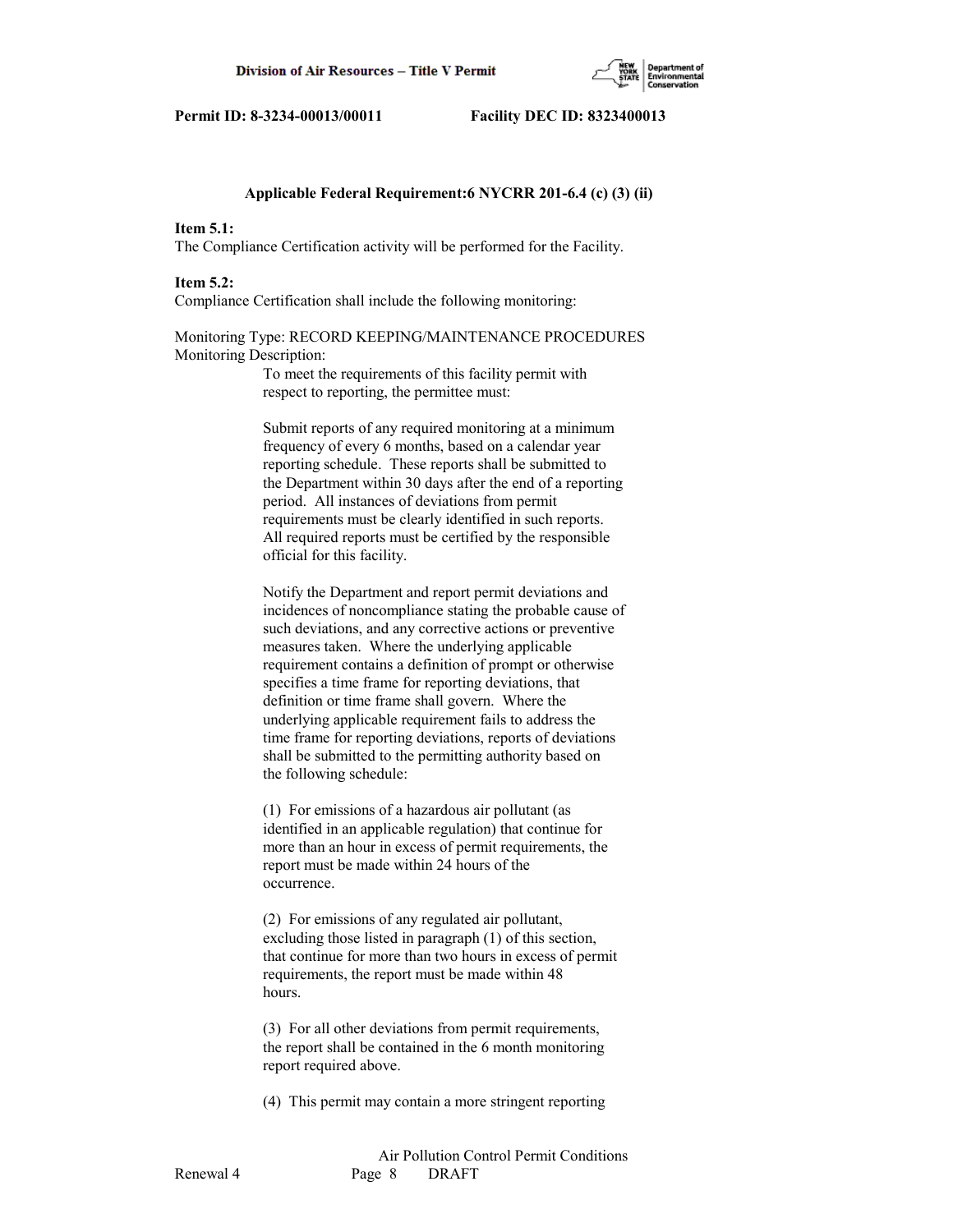

requirement than required by paragraphs  $(1)$ ,  $(2)$  or  $(3)$  above. If more stringent reporting requirements have been placed in this permit or exist in applicable requirements that apply to this facility, the more stringent reporting requirement shall apply.

If above paragraphs  $(1)$  or  $(2)$  are met, the source must notify the permitting authority by telephone during normal business hours at the Regional Office of jurisdiction for this permit, attention Regional Air Pollution Control Engineer (RAPCE) according to the timetable listed in paragraphs (1) and (2) of this section. For deviations and incidences that must be reported outside of normal business hours, on weekends, or holidays, the DEC Spill Hotline phone number at 1-800-457-7362 shall be used. A written notice, certified by a responsible official consistent with 6 NYCRR Part 201-6.2(d)(12), must be submitted within 10 working days of an occurrence for deviations reported under (1) and (2). All deviations reported under paragraphs (1) and (2) of this section must also be identified in the 6 month monitoring report required above.

 The provisions of 6 NYCRR 201-1.4 shall apply if the permittee seeks to have a violation excused unless otherwise limited by regulation. In order to have a violation of a federal regulation (such as a new source performance standard or national emissions standard for hazardous air pollutants) excused, the specific federal regulation must provide for an affirmative defense during start-up, shutdowns, malfunctions or upsets. Notwithstanding any recordkeeping and reporting requirements in 6 NYCRR 201-1.4, reports of any deviations shall not be on a less frequent basis than the reporting periods described in paragraphs (1) and (4) above.

 In the case of any condition contained in this permit with a reporting requirement of "Upon request by regulatory agency" the permittee shall include in the semiannual report, a statement for each such condition that the monitoring or recordkeeping was performed as required or requested and a listing of all instances of deviations from these requirements.

 In the case of any emission testing performed during the previous six month reporting period, either due to a request by the Department, EPA, or a regulatory requirement, the permittee shall include in the semiannual report a summary of the testing results and shall indicate whether or not the Department or EPA has approved the results.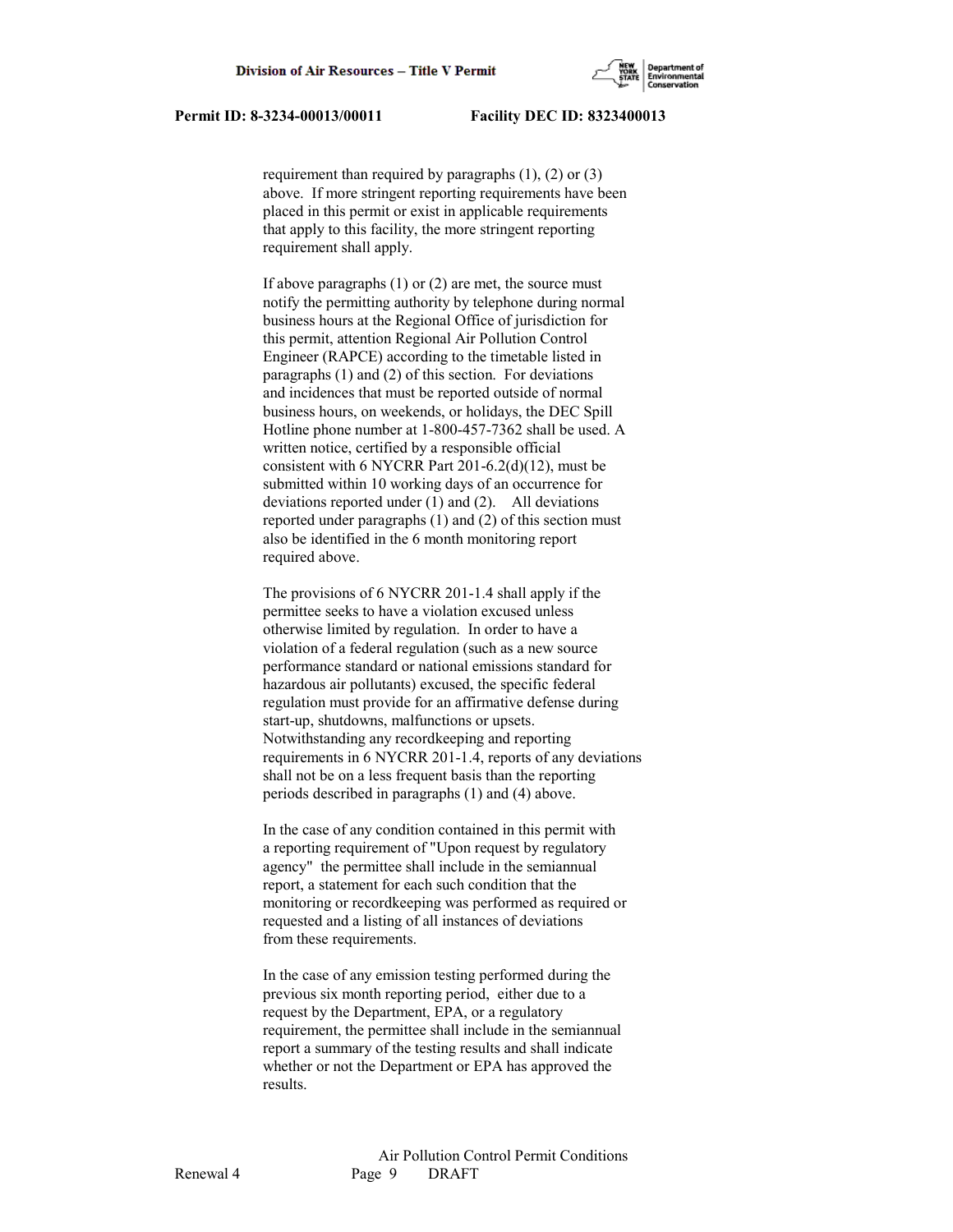

 All semiannual reports may be submitted electronically or physically. Electronic reports shall be submitted using the Department's Air Compliance and Emissions Electronic-Reporting system (ACE). If the facility owner or operator elects to send physical copies instead, two copies shall be sent to the Department (one copy to the regional air pollution control engineer (RAPCE) in the regional office and one copy to the Bureau of Quality Assurance (BQA) in the DEC central office) and one copy shall be sent to the Administrator (or his or her representative). Mailing addresses for the above referenced persons are contained in the monitoring condition for 6 NYCRR Part 201-6.4(e), contained elsewhere in this permit.

Reporting Requirements: SEMI-ANNUALLY (CALENDAR) Reports due 30 days after the reporting period. Subsequent reports are due every 6 calendar month(s).

## **Condition 6: Compliance Certification Effective for entire length of Permit**

#### **Applicable Federal Requirement:6 NYCRR 201-6.4 (e)**

#### **Item 6.1:**

The Compliance Certification activity will be performed for the Facility.

## **Item 6.2:**

Compliance Certification shall include the following monitoring:

## Monitoring Type: RECORD KEEPING/MAINTENANCE PROCEDURES Monitoring Description:

 Requirements for compliance certifications with terms and conditions contained in this facility permit include the following:

 i. Compliance certifications shall contain: - the identification of each term or condition of the

- permit that is the basis of the certification;
- the compliance status;

- whether compliance was continuous or intermittent;

 - the method(s) used for determining the compliance status of the facility, currently and over the reporting period consistent with the monitoring and related recordkeeping and reporting requirements of this permit;

 - such other facts as the Department may require to determine the compliance status of the facility as specified in any special permit terms or conditions; and

 - such additional requirements as may be specified elsewhere in this permit related to compliance certification.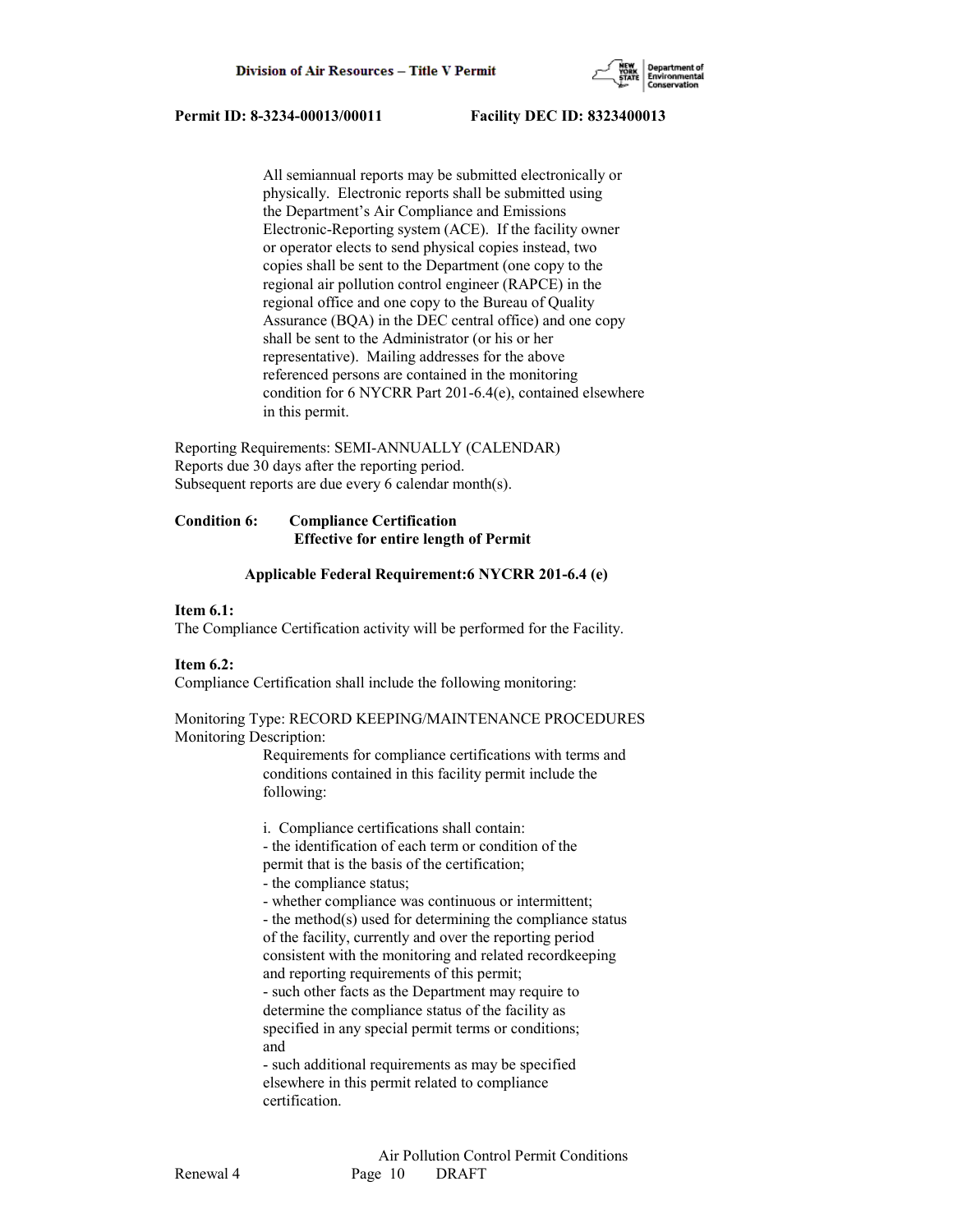

 ii. The responsible official must include in the annual certification report all terms and conditions contained in this permit which are identified as being subject to certification, including emission limitations, standards, or work practices. That is, the provisions labeled herein as "Compliance Certification" are not the only provisions of this permit for which an annual certification is required.

 iii. Compliance certifications shall be submitted annually. Certification reports are due 30 days after the anniversary date of four consecutive calendar quarters. The first report is due 30 days after the calendar quarter that occurs just prior to the permit anniversary date, unless another quarter has been acceptable by the Department.

 iv. All annual compliance certifications may be submitted electronically or physically. Electronic reports shall be submitted using the Department's Air Compliance and Emissions Electronic-Reporting system (ACE). If the facility owner or operator elects to send physical copies instead, two copies shall be sent to the Department (one copy to the regional air pollution control engineer (RAPCE) in the regional office and one copy to the Bureau of Quality Assurance (BQA) in the DEC central office) and one copy shall be sent to the Administrator (or his or her representative). The mailing addresses for the above referenced persons are:

 Chief – Air Compliance Branch USEPA Region 2 DECA/ACB 290 Broadway, 21st Floor New York, NY 10007

The address for the RAPCE is as follows:

 Regional Air Pollution Control Engineer NYSDEC Region 8 Headquarters 6274 East Avon-Lima Road Avon, NY 14414-9519

The address for the BQA is as follows:

 NYSDEC Bureau of Quality Assurance 625 Broadway Albany, NY 12233-3258

Monitoring Frequency: ANNUALLY Reporting Requirements: ANNUALLY (CALENDAR) Reports due 30 days after the reporting period.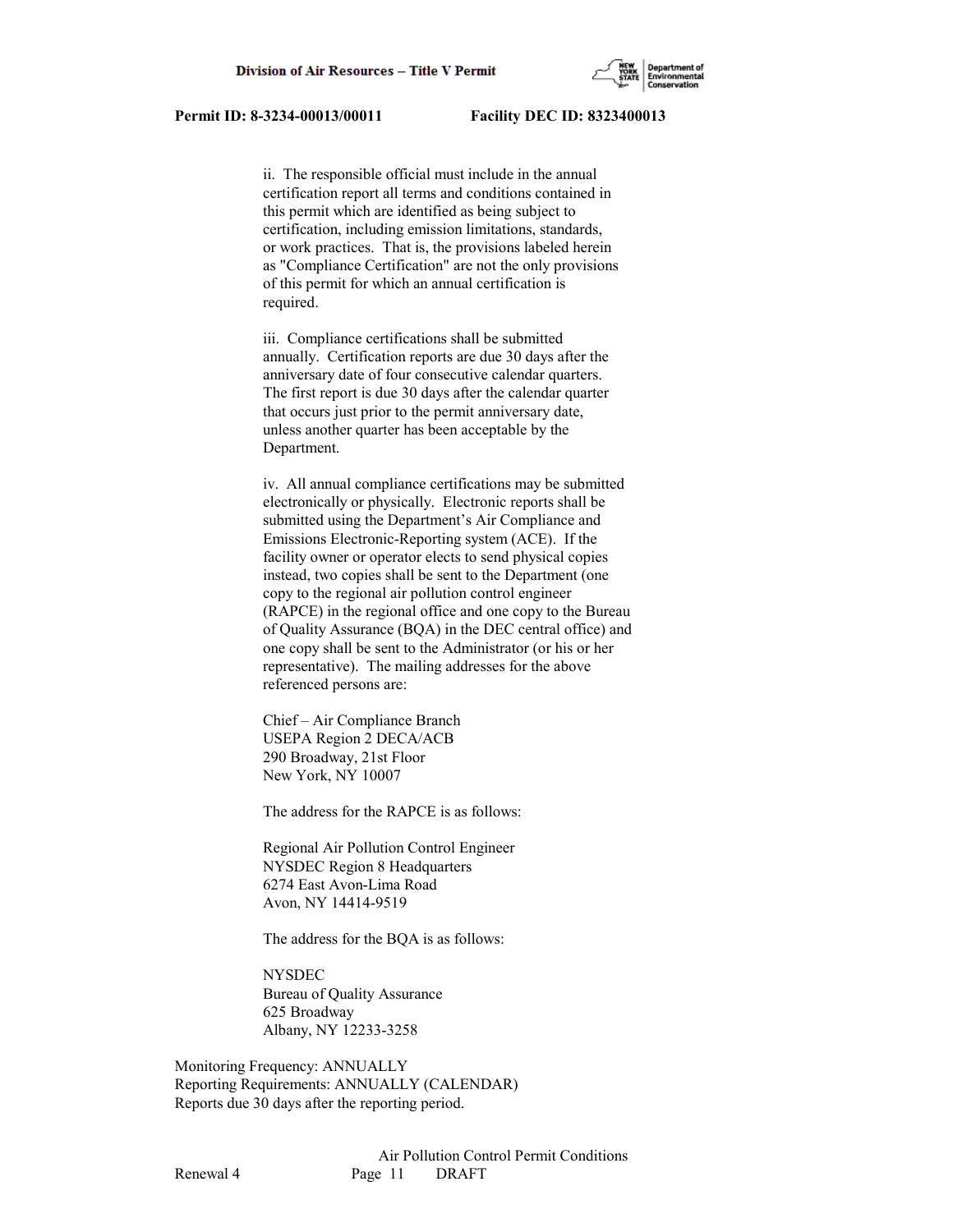

The initial report is due 1/30/2022. Subsequent reports are due on the same day each year

## **Condition 7: Compliance Certification Effective for entire length of Permit**

## **Applicable Federal Requirement:6 NYCRR 202-2.1**

## **Item 7.1:**

The Compliance Certification activity will be performed for the Facility.

## **Item 7.2:**

Compliance Certification shall include the following monitoring:

Monitoring Type: RECORD KEEPING/MAINTENANCE PROCEDURES Monitoring Description: Emission statements shall be submitted on or before April 15th each year for emissions of the previous calendar year.

Monitoring Frequency: ANNUALLY Reporting Requirements: ANNUALLY (CALENDAR) Reports due by April 15th for previous calendar year

## **Condition 8: Recordkeeping requirements Effective for entire length of Permit**

## **Applicable Federal Requirement:6 NYCRR 202-2.5**

## **Item 8.1:**

(a) The following records shall be maintained for at least five years:

(1) a copy of each emission statement submitted to the department; and

(2) records indicating how the information submitted in the emission statement was determined, including any calculations, data, measurements, and estimates used.

(b) These records shall be made available at the facility to the representatives of the department upon request during normal business hours.

## **Condition 9: Open Fires - Prohibitions Effective for entire length of Permit**

## **Applicable Federal Requirement:6 NYCRR 215.2**

## **Item 9.1:**

Except as allowed by Title 6 NYCRR Section 215.3, no person shall burn, cause, suffer, allow or permit the burning of any materials in an open fire.

## **Item 9.2**

Per Section 215.3, burning in an open fire, provided it is not contrary to other law or regulation, will be allowed as follows:

(a) On-site burning in any town with a total population less than 20,000 of downed limbs and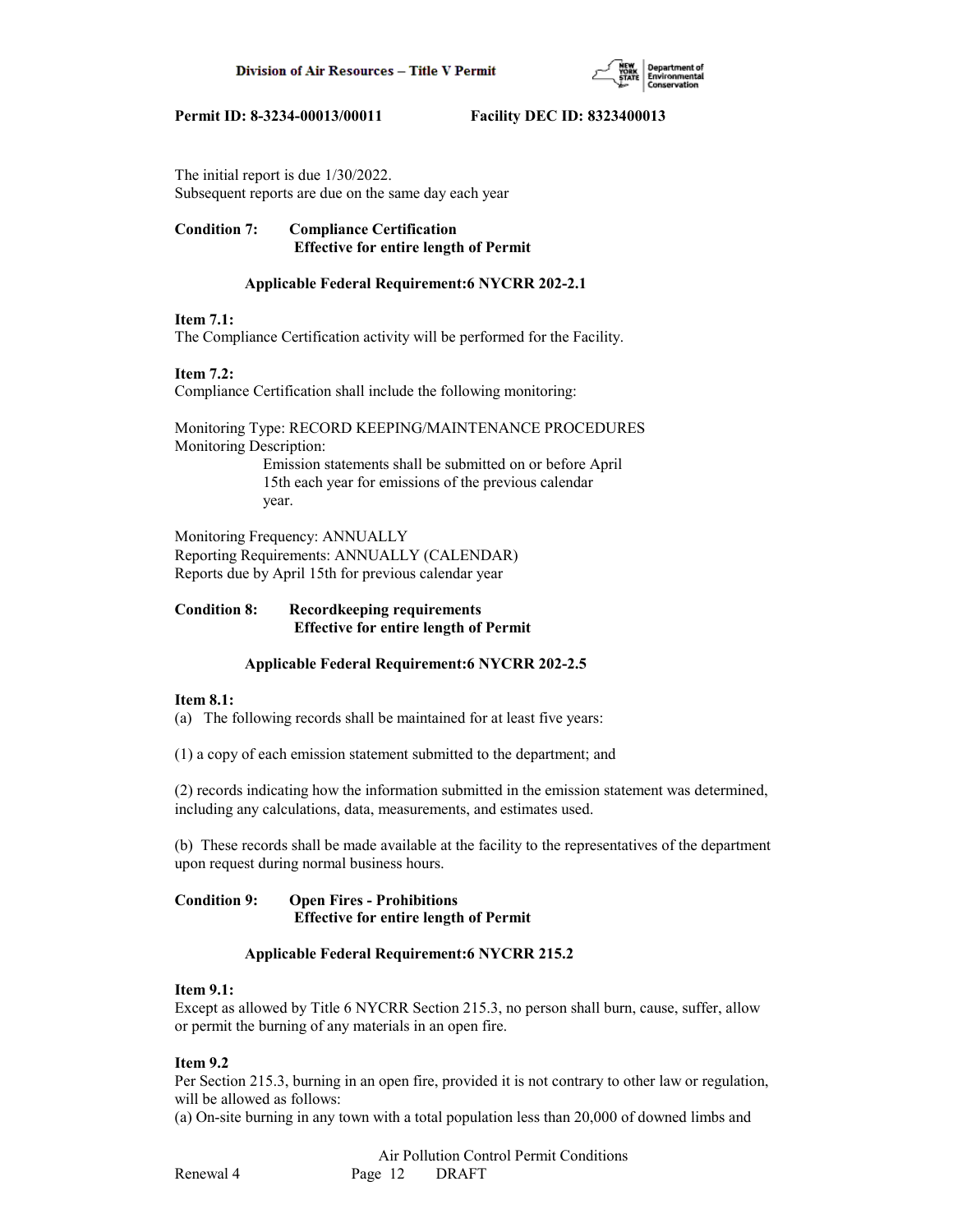

branches (including branches with attached leaves or needles) less than six inches in diameter and eight feet in length between May 15th and the following March 15th. For the purposes of this subdivision, the total population of a town shall include the population of any village or portion thereof located within the town. However, this subdivision shall not be construed to allow burning within any village.

(b) Barbecue grills, maple sugar arches and similar outdoor cooking devices when actually used for cooking or processing food.

(c) Small fires used for cooking and camp fires provided that only charcoal or untreated wood is used as fuel and the fire is not left unattended until extinguished.

(d) On-site burning of agricultural wastes as part of a valid agricultural operation on contiguous agricultural lands larger than five acres actively devoted to agricultural or horticultural use, provided such waste is actually grown or generated on those lands and such waste is capable of being fully burned within a 24-hour period.

(e) The use of liquid petroleum fueled smudge pots to prevent frost damage to crops.

(f) Ceremonial or celebratory bonfires where not otherwise prohibited by law, provided that only untreated wood or other agricultural products are used as fuel and the fire is not left unattended until extinguished.

(g) Small fires that are used to dispose of a flag or religious item, and small fires or other smoke producing process where not otherwise prohibited by law that are used in connection with a religious ceremony.

(h) Burning on an emergency basis of explosive or other dangerous or contraband materials by police or other public safety organization.

(i) Prescribed burns performed according to Part 194 of this Title.

(j) Fire training, including firefighting, fire rescue, and fire/arson investigation training, performed under applicable rules and guidelines of the New York State Department of State's Office of Fire Prevention and Control. For fire training performed on acquired structures, the structures must be emptied and stripped of any material that is toxic, hazardous or likely to emit toxic smoke (such as asbestos, asphalt shingles and vinyl siding or other vinyl products) prior to burning and must be at least 300 feet from other occupied structures. No more than one structure per lot or within a 300 foot radius (whichever is bigger) may be burned in a training exercise. (k) Individual open fires as approved by the Director of the Division of Air Resources as may be required in response to an outbreak of a plant or animal disease upon request by the commissioner of the Department of Agriculture and Markets, or for the destruction of invasive

plant and insect species.

(l) Individual open fires that are otherwise authorized under the environmental conservation law, or by rule or regulation of the Department.

## **MANDATORY FEDERALLY ENFORCEABLE PERMIT CONDITIONS SUBJECT TO ANNUAL CERTIFICATIONS ONLY IF APPLICABLE**

 **The following federally enforceable permit conditions are mandatory for all Title V permits and are subject to annual compliance certification requirements only if effectuated during the reporting period. [NOTE: The corresponding annual compliance certification for those conditions not effectuated during the reporting period shall be specified as "not applicable".]**

**Condition 10: Maintenance of Equipment Effective for entire length of Permit**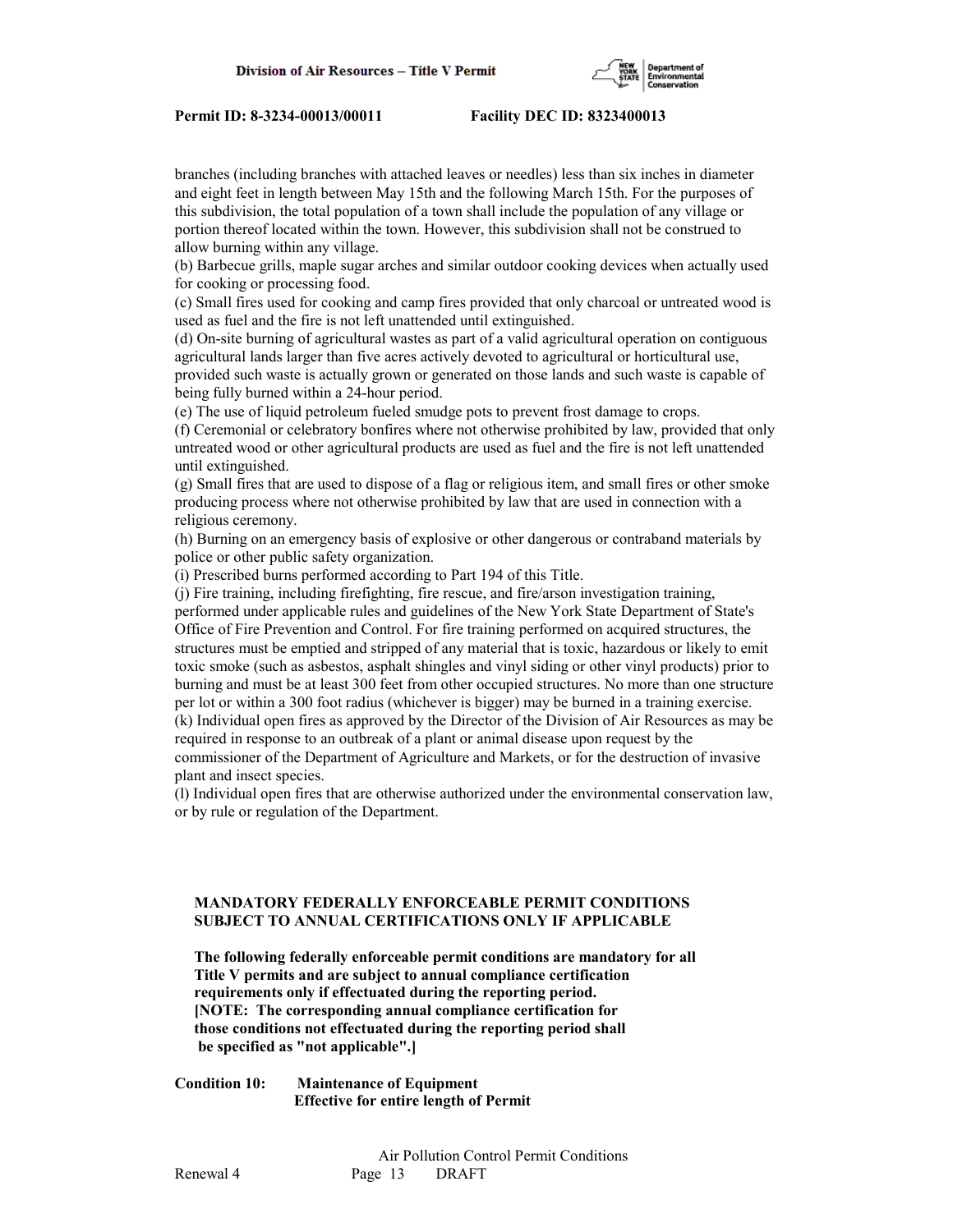

## **Applicable Federal Requirement:6 NYCRR 200.7**

## **Item 10.1:**

Any person who owns or operates an air contamination source which is equipped with an emission control device shall operate such device and keep it in a satisfactory state of maintenance and repair in accordance with ordinary and necessary practices, standards and procedures, inclusive of manufacturer's specifications, required to operate such device effectively.

## **Condition 11: Recycling and Salvage Effective for entire length of Permit**

#### **Applicable Federal Requirement:6 NYCRR 201-1.7**

#### **Item 11.1:**

Where practical, the owner or operator of an air contamination source shall recycle or salvage air contaminants collected in an air cleaning device according to the requirements of the ECL.

## **Condition 12: Prohibition of Reintroduction of Collected Contaminants to the air**

 **Effective for entire length of Permit**

#### **Applicable Federal Requirement:6 NYCRR 201-1.8**

## **Item 12.1:**

No person shall unnecessarily remove, handle or cause to be handled, collected air contaminants from an air cleaning device for recycling, salvage or disposal in a manner that would reintroduce them to the outdoor atmosphere.

## **Condition 13: Exempt Sources - Proof of Eligibility Effective for entire length of Permit**

#### **Applicable Federal Requirement:6 NYCRR 201-3.2 (a)**

#### **Item 13.1:**

The owner or operator of an emission source or activity that is listed as being exempt may be required to certify that it is operated within the specific criteria described in this Subpart. The owner or operator of any such emission source or activity must maintain all records necessary for demonstrating compliance with this Subpart on-site for a period of five years, and make them available to representatives of the department upon request.

## **Condition 14: Trivial Sources - Proof of Eligibility Effective for entire length of Permit**

## **Applicable Federal Requirement:6 NYCRR 201-3.3 (a)**

#### **Item 14.1:**

The owner or operator of an emission source or activity that is listed as being trivial in this Section may be required to certify that it is operated within the specific criteria described in this Subpart. The owner or operator of any such emission source or activity must maintain all required records on-site for a period of five years and make them available to representatives of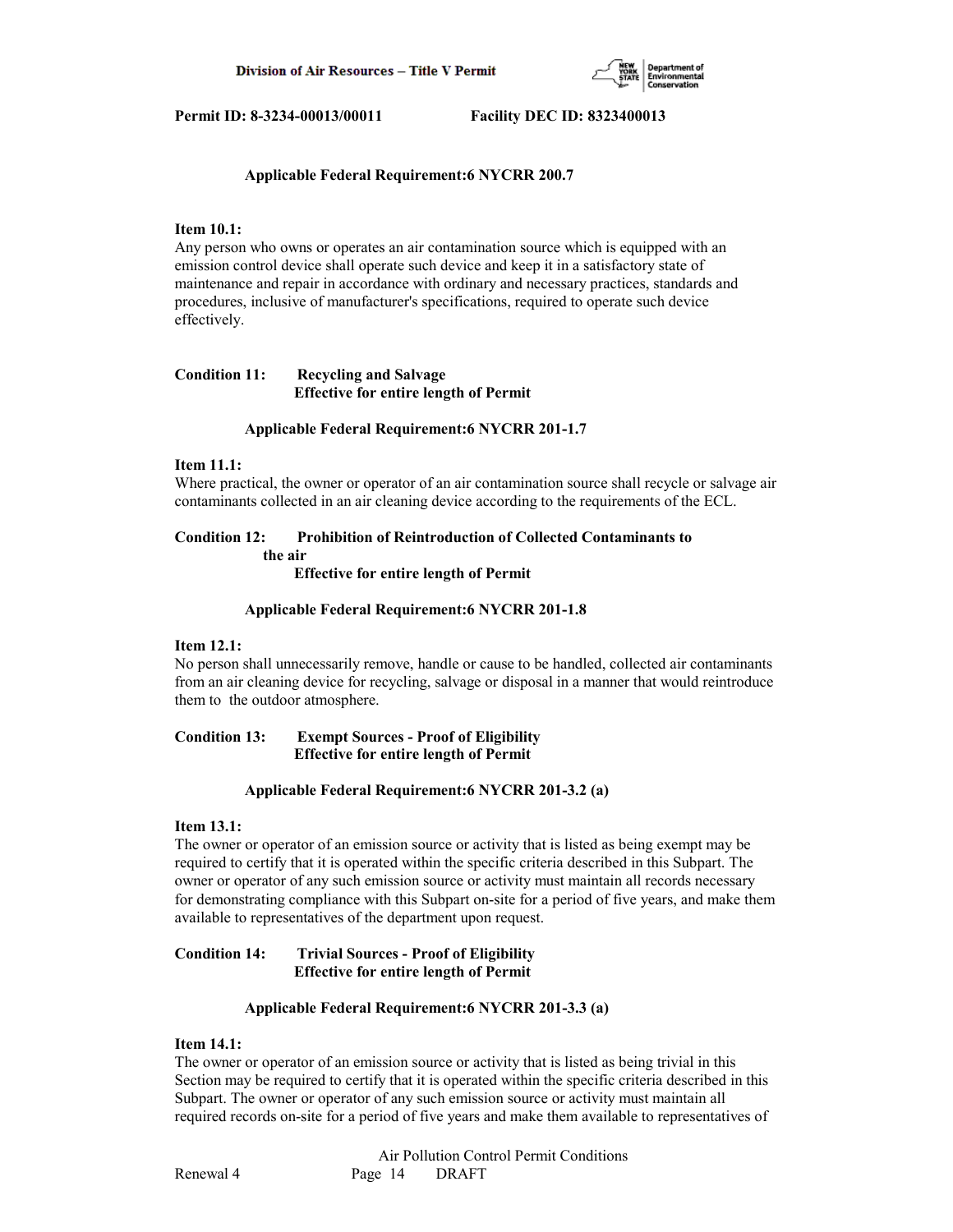

the department upon request.

**Condition 15: Requirement to Provide Information Effective for entire length of Permit**

## **Applicable Federal Requirement:6 NYCRR 201-6.4 (a) (4)**

## **Item 15.1:**

The owner and/or operator shall furnish to the department, within a reasonable time, any information that the department may request in writing to determine whether cause exists for modifying, revoking and reissuing, or terminating the permit or to determine compliance with the permit. Upon request, the permittee shall also furnish to the department copies of records required to be kept by the permit or, for information claimed to be confidential, the permittee may furnish such records directly to the administrator along with a claim of confidentiality, if the administrator initiated the request for information or otherwise has need of it.

**Condition 16: Right to Inspect Effective for entire length of Permit**

## **Applicable Federal Requirement:6 NYCRR 201-6.4 (a) (8)**

## **Item 16.1:**

The department or an authorized representative shall be allowed upon presentation of credentials and other documents as may be required by law to:

(i) enter upon the permittee's premises where a facility subject to the permitting requirements of this Subpart is located or emissions-related activity is conducted, or where records must be kept under the conditions of the permit;

(ii) have access to and copy, at reasonable times, any records that must be kept under the conditions of the permit;

(iii) inspect at reasonable times any emission sources, equipment (including monitoring and air pollution control equipment), practices, and operations regulated or required under the permit; and

(iv) sample or monitor at reasonable times substances or parameters for the purpose of assuring compliance with the permit or applicable requirements.

## **Condition 17: Required Emissions Tests Effective for entire length of Permit**

## **Applicable Federal Requirement:6 NYCRR 202-1.1**

## **Item 17.1:**

For the purpose of ascertaining compliance or non-compliance with any air pollution control code, rule or regulation, the commissioner may require the person who owns such air contamination source to submit an acceptable report of measured emissions within a stated time.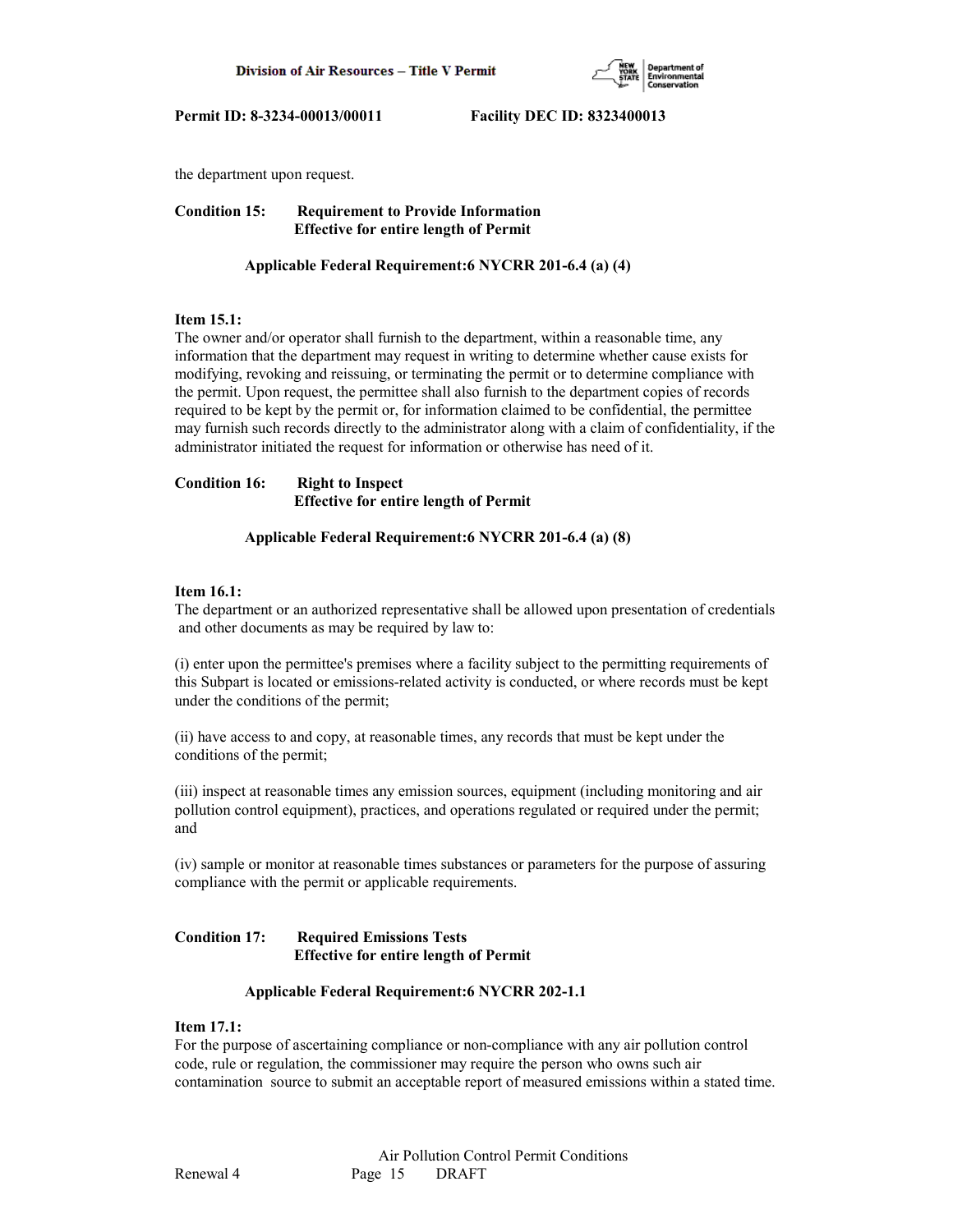

**Condition 18: Accidental release provisions. Effective for entire length of Permit**

## **Applicable Federal Requirement:40 CFR Part 68**

## **Item 18.1:**

If a chemical is listed in Tables 1,2,3 or 4 of 40 CFR §68.130 is present in a process in quantities greater than the threshold quantity listed in Tables 1,2,3 or 4, the following requirements will apply:

a) The owner or operator shall comply with the provisions of 40 CFR Part 68 and;

b) The owner or operator shall submit at the time of permit issuance (if not previously submitted) one of the following, if such quantities are present:

1) A compliance schedule for meeting the requirements of 40 CFR Part 68 by the date provided in 40 CFR §68.10(a) or,

2) A certification statement that the source is in compliance with all requirements of 40 CFR Part 68, including the registration and submission of the Risk Management Plan. Information should be submitted to:

Risk Management Plan Reporting Center C/O CSC 8400 Corporate Dr Carrollton, Md. 20785

## **Condition 19: Recycling and Emissions Reduction Effective for entire length of Permit**

## **Applicable Federal Requirement:40CFR 82, Subpart F**

## **Item 19.1:**

The permittee shall comply with all applicable provisions of 40 CFR Part 82.

## **The following conditions are subject to annual compliance certification requirements for Title V permits only.**

## **Condition 20: Emission Unit Definition Effective for entire length of Permit**

## **Applicable Federal Requirement:6 NYCRR Subpart 201-6**

## **Item 20.1:**

The facility is authorized to perform regulated processes under this permit for: Emission Unit: R-23701 Emission Unit Description: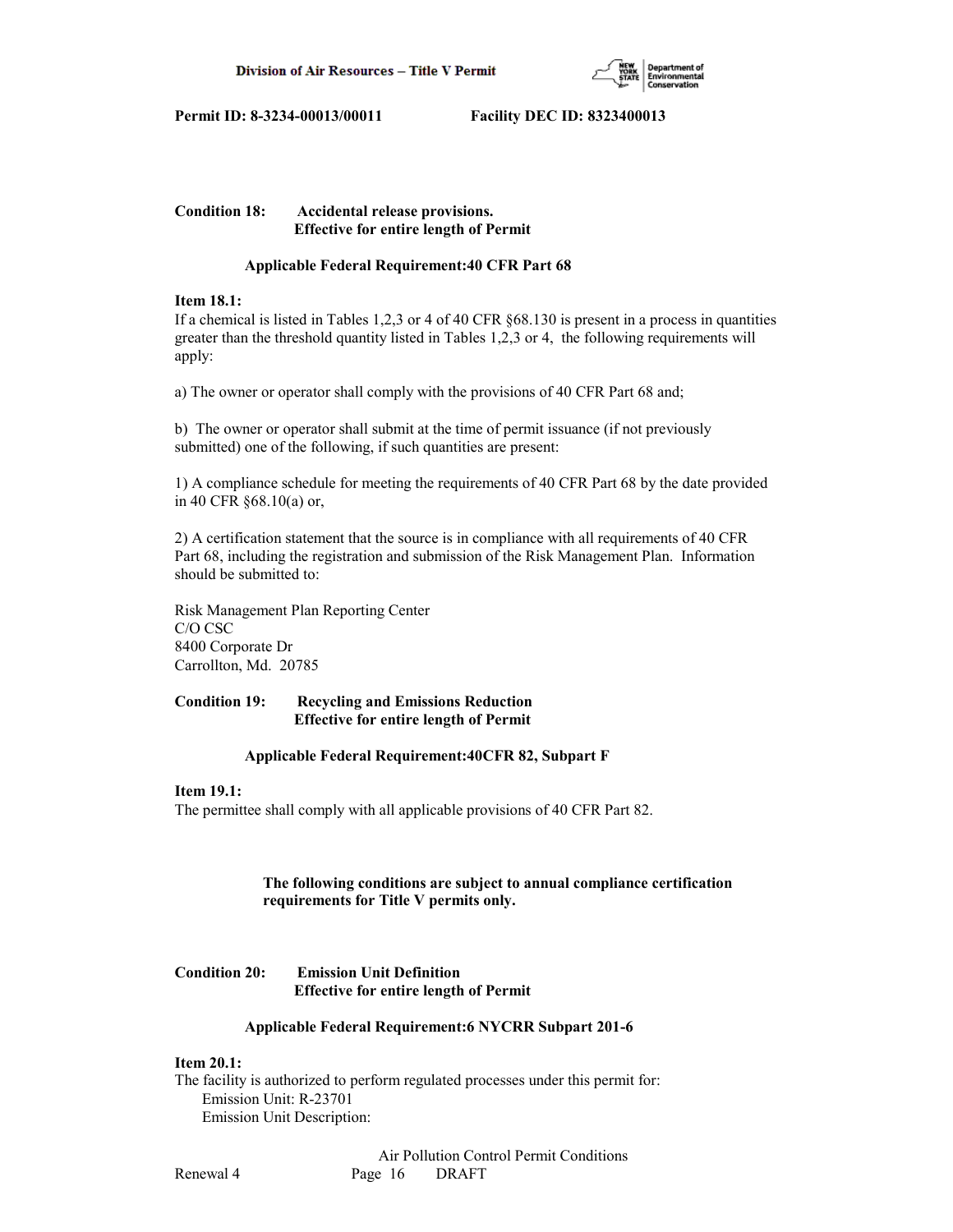

 Two 2,000-hp Ingersoll Rand KVS-412 reciprocating compressor engines. The engines fire natural gas and have been retrofitted with a low emissions combustion kit. The engines are used to drive compressors that pressurize natural gas within the gas pipeline network.

Building(s): 1

## **Item 20.2:**

The facility is authorized to perform regulated processes under this permit for:

Emission Unit: R-23702

Emission Unit Description:

 One 4,000-hp Clark TCV-12 reciprocating compressor engine. The engine fires natural gas and has been retrofitted with a low emissions combustion kit. The engine is used to drive a compressor that pressurizes natural gas within the gas pipeline network.

Building(s): 1

## **Condition 21: Progress Reports Due Semiannually Effective for entire length of Permit**

## **Applicable Federal Requirement:6 NYCRR 201-6.4 (d) (4)**

## **Item 21.1:**

Progress reports consistent with an applicable schedule of compliance are to be submitted at least semiannually, or at a more frequent period if specified in the applicable requirement or by the department. Such progress reports shall contain the following:

(i) dates for achieving the activities, milestones, or compliance required in the schedule of compliance, and dates when such activities, milestones or compliance were achieved; and

(ii) an explanation of why any dates in the schedule of compliance were not or will not be met, and any preventive or corrective measures adopted.

**Condition 22: Operational Flexibility Effective for entire length of Permit**

 **Applicable Federal Requirement:6 NYCRR 201-6.4 (f)**

## **Item 22.1:**

A permit modification is not required for changes that are provided for in the permit. Such changes include approved alternate operating scenarios and changes that have been submitted and approved pursuant to an established operational flexibility protocol and the requirements of this section. Each such change cannot be a modification under any provision of Title I of the Clean Air Act or exceed, or cause the facility to exceed, an emissions cap or limitation in the permit. The facility owner or operator must incorporate all changes into any compliance certifications, record keeping, and/or reporting required by the permit.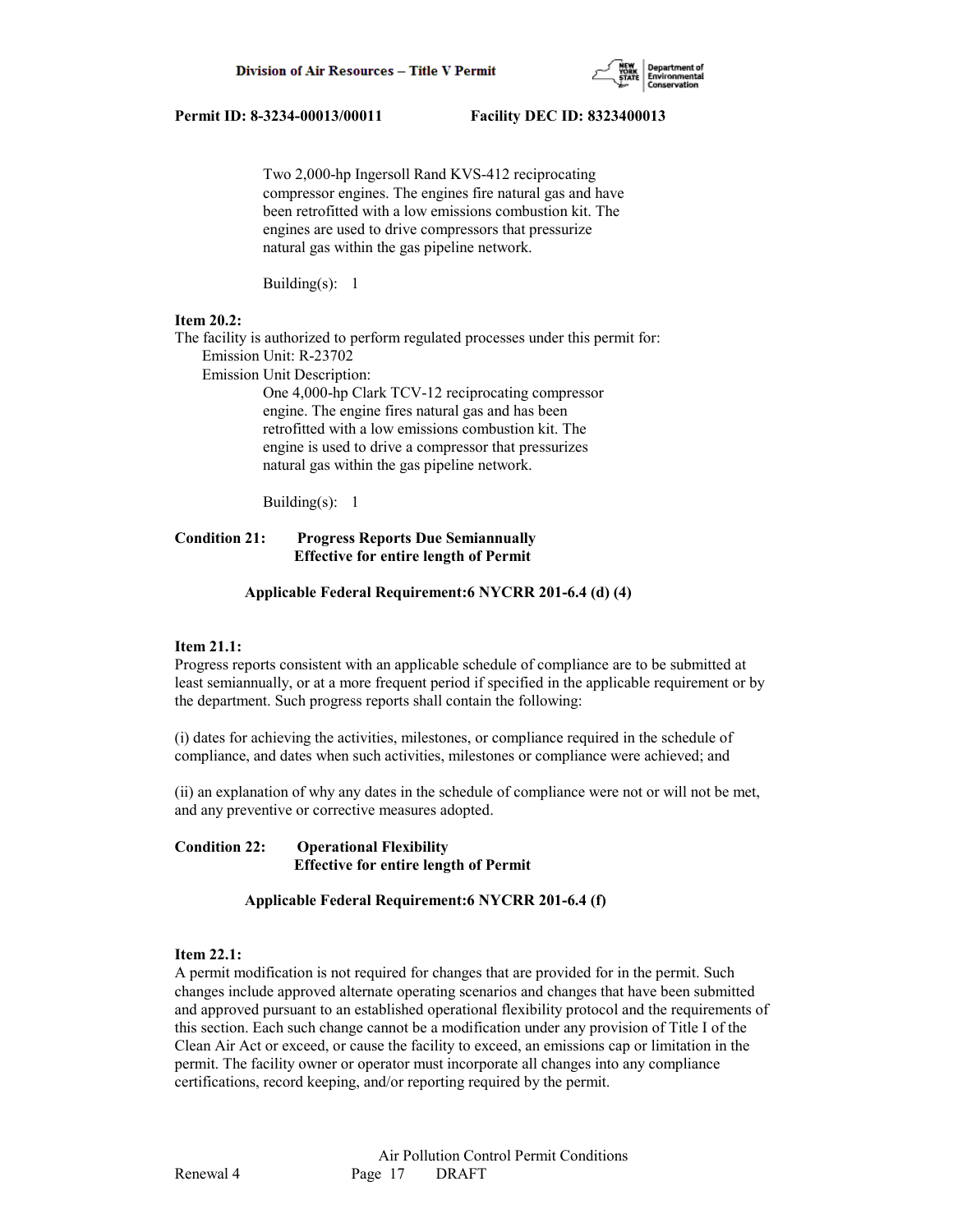

## **Condition 23: Emission statement methods and procedures Effective for entire length of Permit**

#### **Applicable Federal Requirement:6 NYCRR 202-2.4**

## **Item 23.1:**

Emission statements shall be submitted to the Department on or before April 15 each year for emissions of the previous calendar year.

 (a) Emissions estimates shall be based on the owner's or operator's use of the following methods. For each instance, the owner or operator must utilize one of the following emissions estimation methods to represent actual emissions emitted during the calendar year.

- (1) stack samples or other emission measurements;
- (2) material balance using knowledge of the process;
- (3) national emission factors;
- (4) best engineering judgement (including manufacturers' guarantees);
- (5) state or local agency emission factors approved by EPA;

 (6) standard EPA emission factors (SCC emission factor). The Department shall assign the SCC to a particular facility. A source owner may request the Department to change an assigned SCC;

(7) other published emission factors (please provide); and

(8) other (please specify).

 (NOTE: Emissions testing is generally not required for determining emissions to comply with this regulation. When monitoring or testing data is available and has been validated and verified by the Department and is still applicable to the operations during the reporting period, this monitoring or testing data should be used to calculate emissions for this reporting requirement. In the absence of validated monitoring or testing data, the facility should use the emissions estimation method which would yield accurate emissions data.)

 (b) If a source owner or operator is required to use a specific monitoring method to demonstrate compliance with other applicable requirements, the Department may require that the emission estimates for the corresponding processes be based on information obtained from that monitoring method. The Department may reject the use of a proposed method for a particular process if it can be demonstrated that the method does not represent actual emissions.

 (c) Any owner or operator of a reportable facility shall transmit the emission statement to the Department on forms acceptable to the Department. With the prior approval of the Department, an emission statement which meets the requirements of section 202-2.4 may be submitted on computer diskette or transmitted electronically in lieu of a written submission.

 (d) The owner or operator may request that information submitted in emission statements be designated as a trade secret, in accordance with Part 616 of this Title. Data elements not considered to be confidential include: emissions, estimated emissions method, and the SCC. The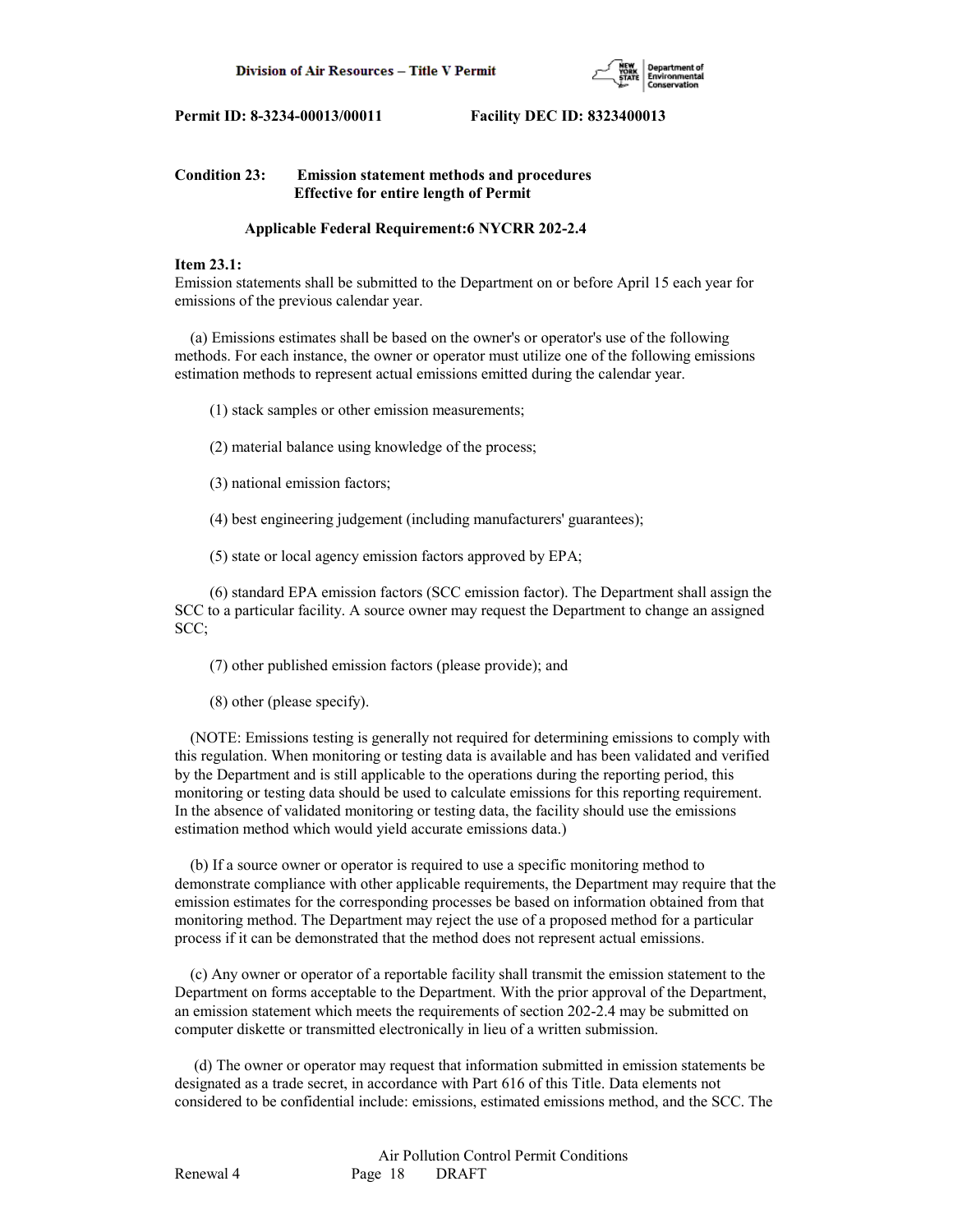

Department will evaluate claims for confidentiality in accordance with Part 616 of this Title.

**Condition 24: Visible Emissions Limited Effective for entire length of Permit**

#### **Applicable Federal Requirement:6 NYCRR 211.2**

#### **Item 24.1:**

Except as permitted by a specific part of this Subchapter and for open fires for which a restricted burning permit has been issued, no person shall cause or allow any air contamination source to emit any material having an opacity equal to or greater than 20 percent (six minute average) except for one continuous six-minute period per hour of not more than 57 percent opacity.

## **Condition 25: Compliance Certification Effective for entire length of Permit**

#### **Applicable Federal Requirement:6 NYCRR 227-1.4 (a)**

#### **Item 25.1:**

The Compliance Certification activity will be performed for the facility: The Compliance Certification applies to:

Emission Unit: R-23701

Emission Unit: R-23702

## **Item 25.2:**

Compliance Certification shall include the following monitoring:

## Monitoring Type: MONITORING OF PROCESS OR CONTROL DEVICE PARAMETERS AS SURROGATE

Monitoring Description:

 No owner or operator of a stationary combustion installation subject to this Subpart shall operate an emission source which exhibits greater than 20 percent opacity (based on a six minute average), except for one 6 minute period per hour of not more than 27 percent opacity. The owner or operator will conduct a Method 9 test annually. A report of the results of the test will be submitted to the Department within 30 days of the completion of the Method 9 test. All records generated by the permittee must be maintained at the facility or at an alternative location approved by the Department for a minimum of five years.

Parameter Monitored: OPACITY

Upper Permit Limit: 20 percent Reference Test Method: 40 CFR 60, Appendix A, Method 9 Monitoring Frequency: ANNUALLY Averaging Method: 6-MINUTE AVERAGE (METHOD 9) Reporting Requirements: SEMI-ANNUALLY (CALENDAR) Reports due 30 days after the reporting period. Subsequent reports are due every 6 calendar month(s).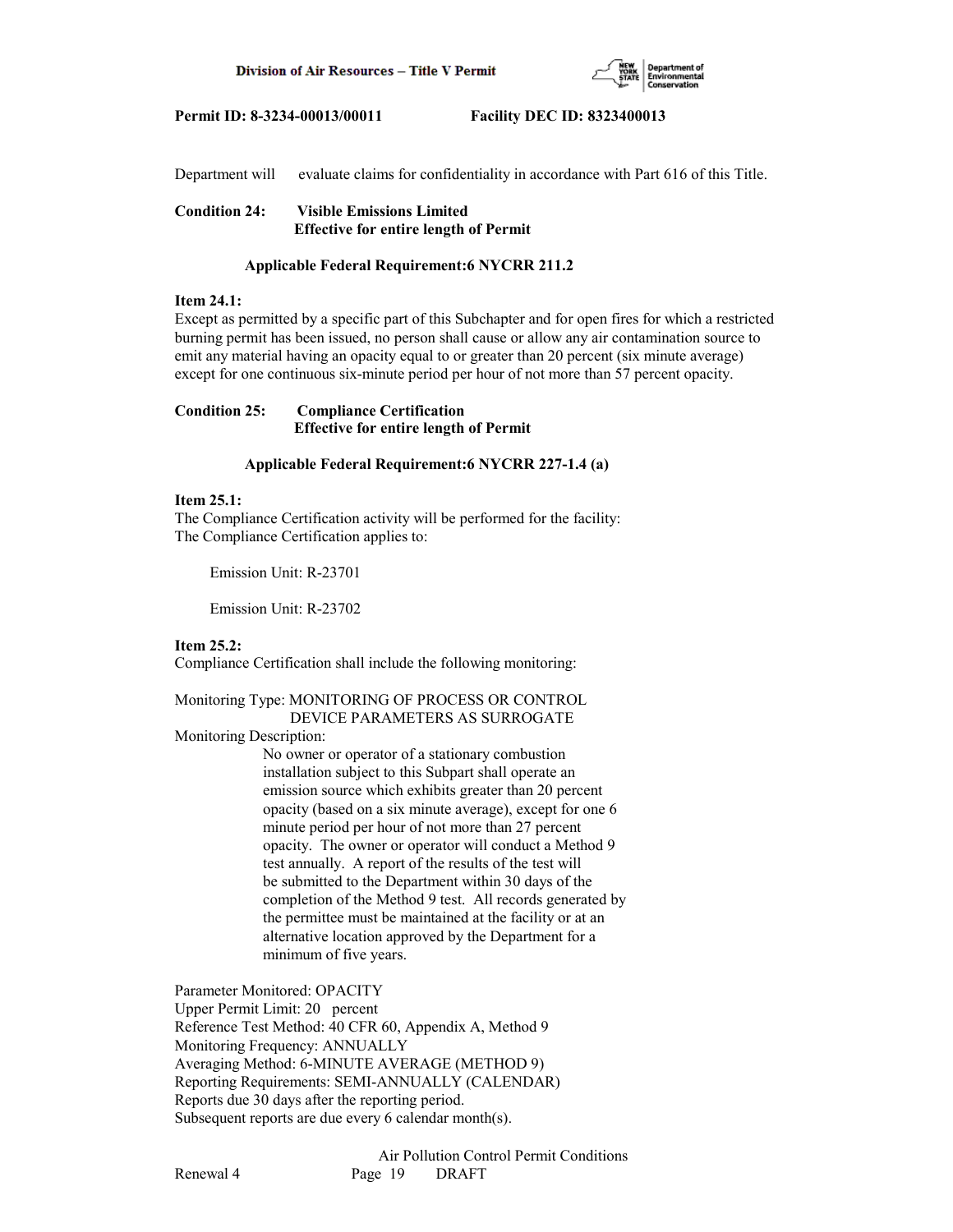

| <b>Condition 26:</b> | <b>Compliance Certification</b>              |
|----------------------|----------------------------------------------|
|                      | <b>Effective for entire length of Permit</b> |

## **Applicable Federal Requirement:6 NYCRR 227-2.4 (f) (1)**

#### **Item 26.1:**

The Compliance Certification activity will be performed for the facility: The Compliance Certification applies to:

| Emission Unit: R-23701<br>Process: RC1           | Emission Source: 0R01A |
|--------------------------------------------------|------------------------|
| Emission Unit: R-23701<br>Process: RC1           | Emission Source: 0R02A |
| Emission Unit: R-23702<br>Process: RC2           | Emission Source: 0R03A |
| Regulated Contaminant(s):<br>CAS No: 0NY210-00-0 | XIDES OF NITROGI       |

## **Item 26.2:**

Compliance Certification shall include the following monitoring:

Monitoring Type: RECORD KEEPING/MAINTENANCE PROCEDURES Monitoring Description:

> In accordance with the presumptive NOx RACT limit under 6 NYCRR 227-2.4(f)(1), NOx emissions from emission sources 0R01A, 0R02A, and 0R03A are each limited to 1.5 grams per brake-horsepower. The monitoring outlined below shall ensure that these limits are met and that the engines continue to perform as required.

> To demonstrate compliance with this limit, the facility owner or operator must develop an engine analysis program and Best Management Program (BMP) for each engine. These plans ensure proper operation (and therefore NOx emissions) within permit limits. The engine analysis program must include procedures and acceptable criteria for fuel consumption, firing pressures, and component vibration. The BMP provides data on all critical operational parameters affecting operation of the engines. The BMP must monitor parameters such as lube oil temperature and air manifold pressure.

 The facility owner or operator must maintain records of conducted maintenance for a period of at least five years and make available to the Department upon request.

Monitoring Frequency: AS REQUIRED - SEE PERMIT MONITORING DESCRIPTION Reporting Requirements: SEMI-ANNUALLY (CALENDAR)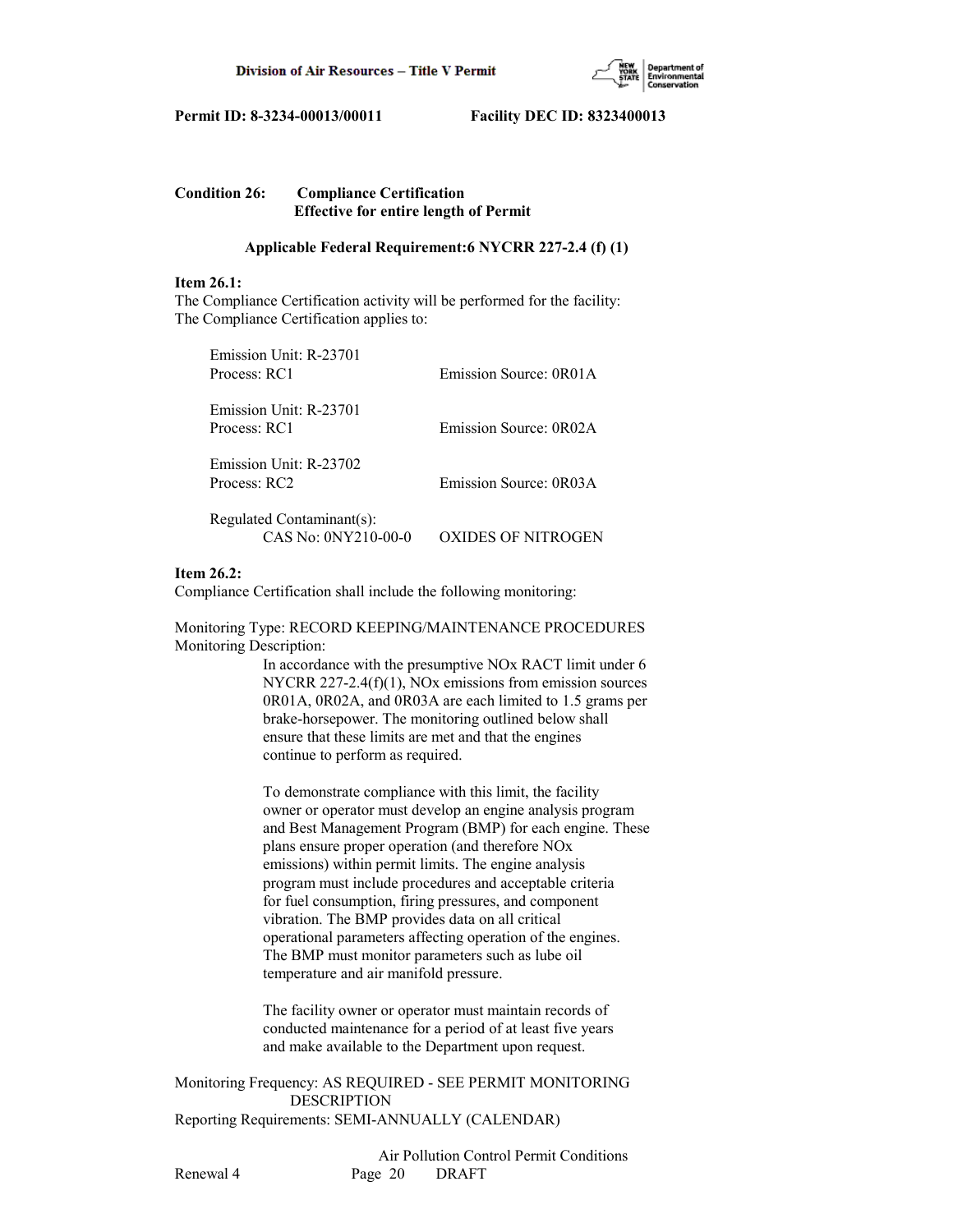

Reports due 30 days after the reporting period. Subsequent reports are due every 6 calendar month(s).

## **Condition 27: Compliance Certification Effective for entire length of Permit**

## **Applicable Federal Requirement:6 NYCRR 227-2.4 (f) (1)**

## **Item 27.1:**

The Compliance Certification activity will be performed for the facility: The Compliance Certification applies to:

| Emission Unit: R-23701<br>Process: RC1   | Emission Source: 0R01A |
|------------------------------------------|------------------------|
| Emission Unit: R-23701<br>Process: RC1   | Emission Source: 0R02A |
| Emission Unit: R-23702<br>Process: $RC2$ | Emission Source: 0R03A |
| Regulated Contaminant(s):                |                        |

# CAS No: 0NY210-00-0 OXIDES OF NITROGEN

## **Item 27.2:**

Compliance Certification shall include the following monitoring:

Monitoring Type: INTERMITTENT EMISSION TESTING Monitoring Description:

> In accordance with the presumptive NOx RACT limit under 6 NYCRR 227-2.4(f)(1), NOx emissions from emission sources 0R01A, 0R02A, and 0R03A are each limited to 1.5 grams per brake-horsepower.

 To demonstrate compliance with this limit, the facility owner or operator must conduct an emissions test on each engine, once every five years, based on the date of the last test per 6 NYCRR 227-2.6(a)(5)(i). The emissions test will be performed according to 40 CFR 60, Appendix A, Method 7, 7E, 19 or an alternate approved methodology and will measure actual NOx emissions. The test procedures must meet the requirements under 6 NYCRR 227-2.6(c), as applicable.

 In accordance with 6 NYCRR 202-1, a stack test protocol must be submitted to the Department at least 30 days prior to conducting the stack test. A stack test report must be submitted to the Department in triplicate within 60 days of completing the test.

Parameter Monitored: OXIDES OF NITROGEN Upper Permit Limit: 1.5 grams per brake horsepower-hour Reference Test Method: EPA Method 7E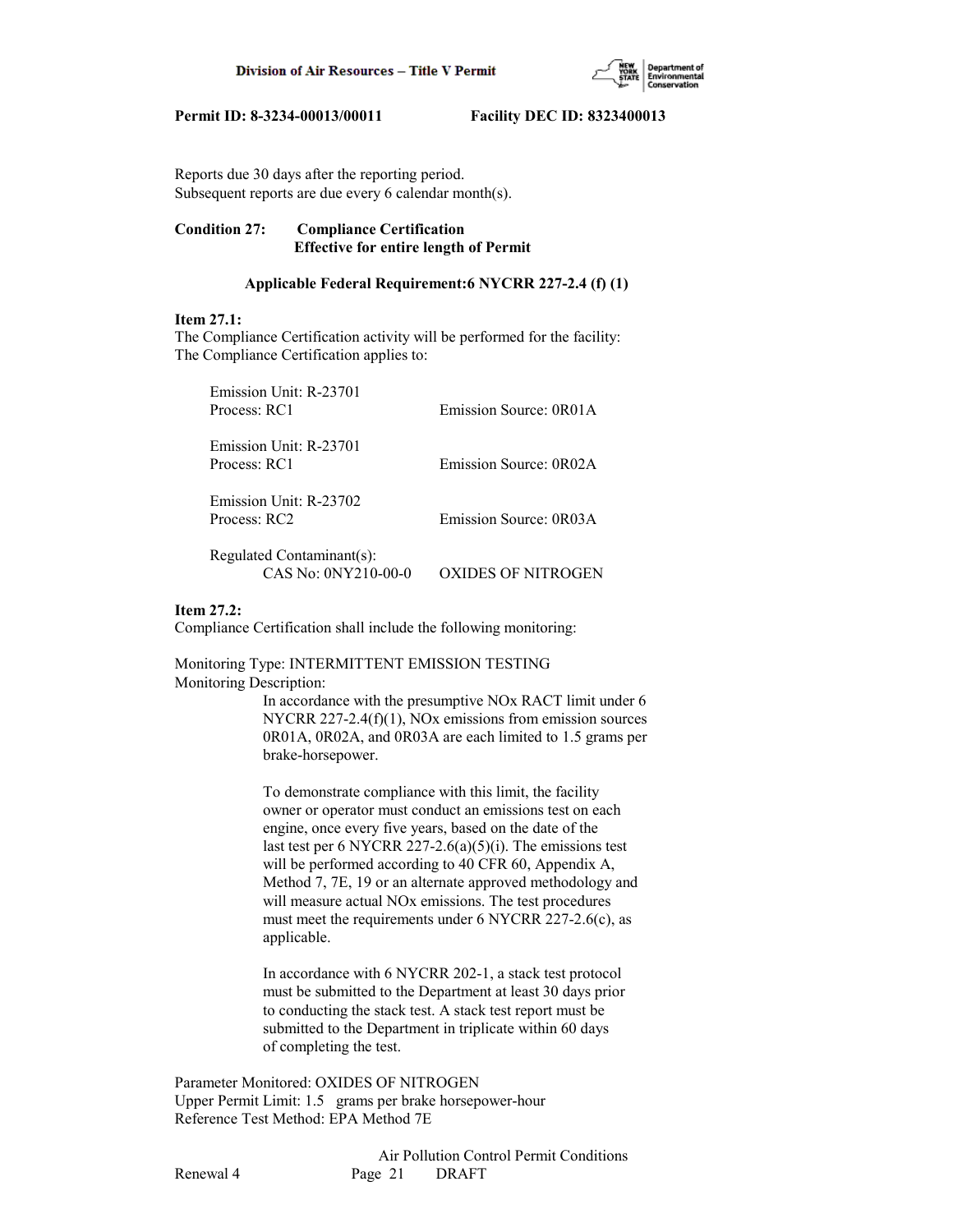

Monitoring Frequency: Once every five years Averaging Method: Arithmetic average of stack test runs Reporting Requirements: SEMI-ANNUALLY (CALENDAR) Reports due 30 days after the reporting period. Subsequent reports are due every 6 calendar month(s).

## **Condition 28: Compliance Certification Effective for entire length of Permit**

## **Applicable Federal Requirement:40CFR 63, Subpart A**

## **Item 28.1:**

The Compliance Certification activity will be performed for the Facility.

## **Item 28.2:**

Compliance Certification shall include the following monitoring:

Monitoring Type: RECORD KEEPING/MAINTENANCE PROCEDURES Monitoring Description:

> This facility operates emission sources subject to the applicable provisions of 40 CFR 63, Subpart A. The facility owner or operator is responsible for complying with all applicable technical, administrative and reporting requirements.

Monitoring Frequency: AS REQUIRED - SEE PERMIT MONITORING DESCRIPTION

Reporting Requirements: SEMI-ANNUALLY (CALENDAR) Reports due 30 days after the reporting period. Subsequent reports are due every 6 calendar month(s).

**Condition 29: Applicability Effective for entire length of Permit**

## **Applicable Federal Requirement:40CFR 63, Subpart DDDDD**

## **Item 29.1:**

Facilities that are major sources of HAP with industrial, commercial, or institutional boilers and/or process heaters must comply with applicable portions of 40 CFR 63 DDDDD.

## **\*\*\*\* Emission Unit Level \*\*\*\***

## **Condition 30: Emission Point Definition By Emission Unit Effective for entire length of Permit**

## **Applicable Federal Requirement:6 NYCRR Subpart 201-6**

## **Item 30.1:**

The following emission points are included in this permit for the cited Emission Unit: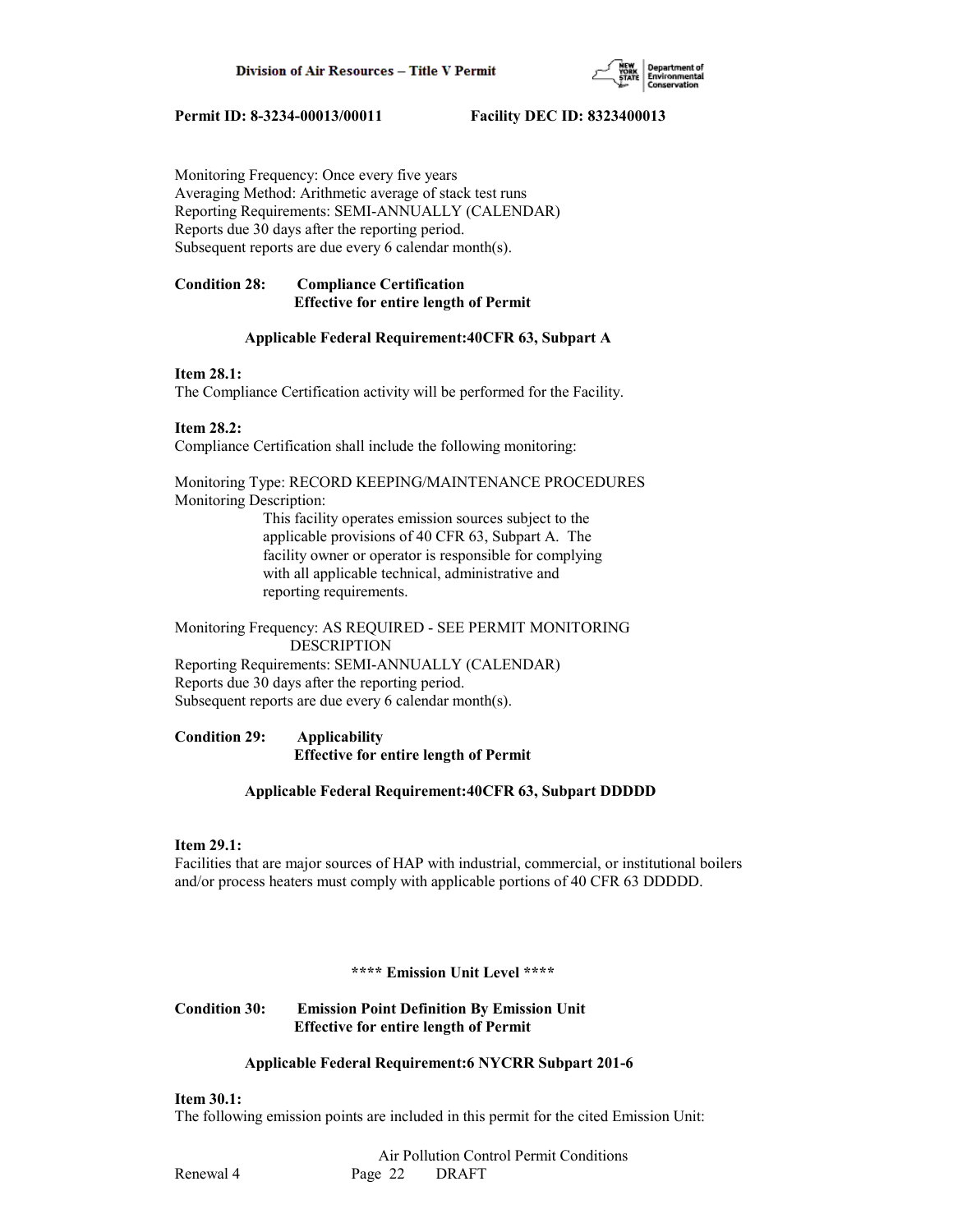

| Emission Unit: R-23701                                                        |                                            |             |
|-------------------------------------------------------------------------------|--------------------------------------------|-------------|
| <b>Emission Point:</b><br>R001A<br>Height $(ft.)$ : 31<br>NYTMN (km.): 4755.7 | Diameter (in.): $16$<br>NYTME (km.): 322.7 | Building: 1 |
| <b>Emission Point:</b><br>R002A<br>Height $(ft.): 31$<br>NYTMN (km.): 4755.7  | Diameter (in.): $16$<br>NYTME (km.): 322.7 | Building: 1 |

## **Item 30.2:**

The following emission points are included in this permit for the cited Emission Unit:

| Emission Unit: R-23702 |                      |             |
|------------------------|----------------------|-------------|
| Emission Point: R003A  |                      |             |
| Height $(ft.): 30$     | Diameter (in.): $36$ |             |
| NYTMN (km.): 4755.7    | NYTME (km.): 322.7   | Building: 1 |
|                        |                      |             |

## **Condition 31: Process Definition By Emission Unit Effective for entire length of Permit**

## **Applicable Federal Requirement:6 NYCRR Subpart 201-6**

#### **Item 31.1:**

This permit authorizes the following regulated processes for the cited Emission Unit:

 Emission Unit: R-23701 Process: RC1 Source Classification Code: 2-02-002-02 Process Description: Operation of two natural gas-fired reciprocating internal combustion engines used to drive compressors that pressurize natural gas within the gas transmission pipeline network.

 Emission Source/Control: 0R01A - Combustion Design Capacity: 2,000 horsepower (mechanical)

 Emission Source/Control: 0R02A - Combustion Design Capacity: 2,000 horsepower (mechanical)

#### **Item 31.2:**

This permit authorizes the following regulated processes for the cited Emission Unit:

 Emission Unit: R-23702 Process: RC2 Source Classification Code: 2-02-002-02 Process Description: Operation of one natural gas-fired reciprocating internal combustion engine used to drive a compressor that pressurizes natural gas within the gas transmission pipeline network.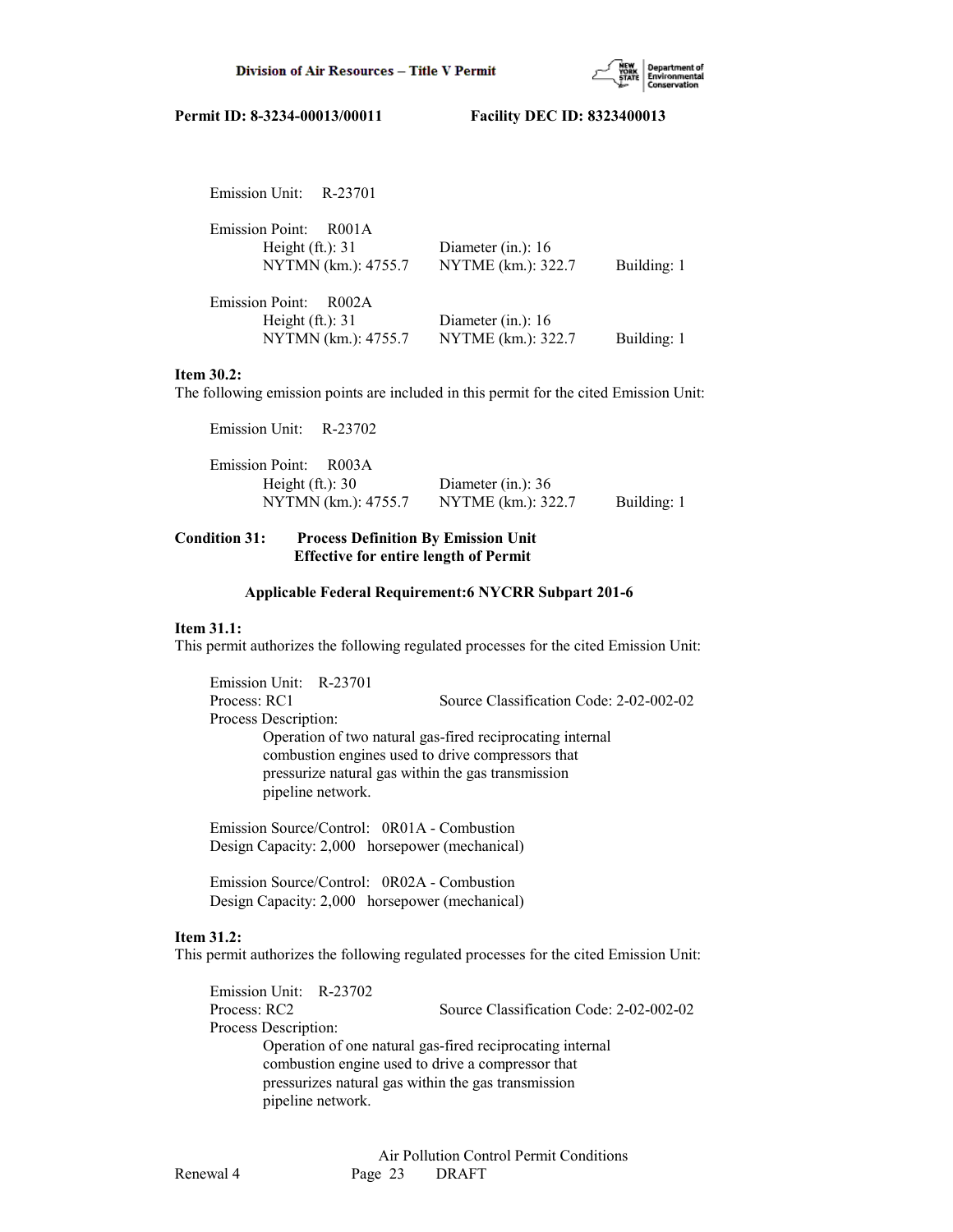

 Emission Source/Control: 0R03A - Combustion Design Capacity: 4,000 horsepower (mechanical)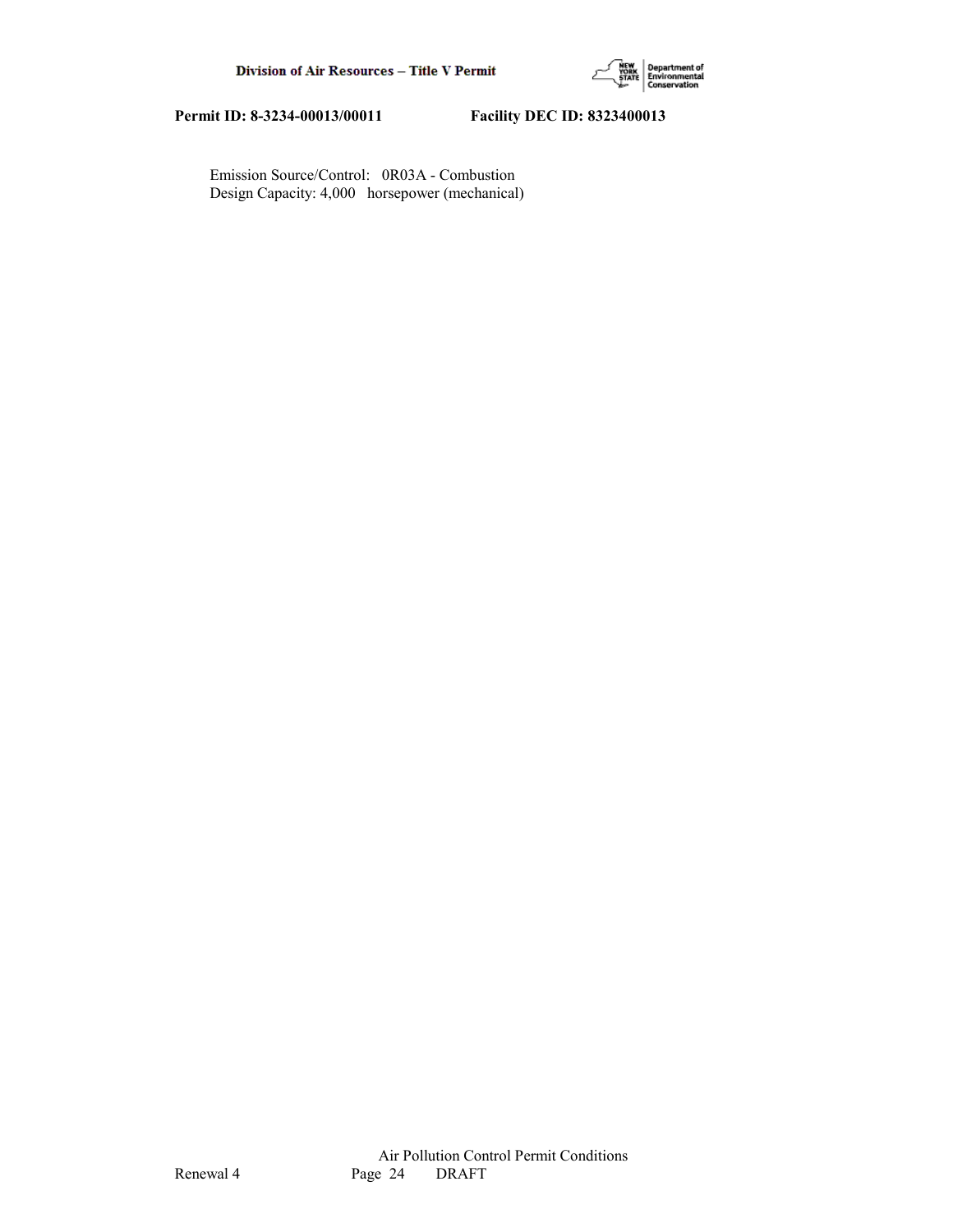

## **STATE ONLY ENFORCEABLE CONDITIONS \*\*\*\* Facility Level \*\*\*\***

 **NOTIFICATION OF GENERAL PERMITTEE OBLIGATIONS This section contains terms and conditions which are not federally enforceable. Permittees may also have other obligations under regulations of general applicability**

#### **Item A: Emergency Defense - 6 NYCRR 201-1.5**

 An emergency, as defined in 6 NYCRR subpart 201-2, constitutes an affirmative defense to penalties sought in an enforcement action brought by the department for noncompliance with emissions limitations or permit conditions for all facilities in New York State.

 (a) The affirmative defense of emergency shall demonstrate, through properly signed, contemporaneous operating logs, or other relevant evidence that:

 (1) an emergency occurred and that the facility owner or operator can identify the cause(s) of the emergency;

 (2) the equipment at the facility was being properly operated and maintained;

 (3) during the period of the emergency the facility owner or operator took all reasonable steps to minimize the levels of emissions that exceeded the emission standards, or other requirements in the permit; and

 (4) the facility owner or operator notified the department within two working days after the event occurred. This notice must contain a description of the emergency, any steps taken to mitigate emissions, and any corrective actions taken.

 (b) In any enforcement proceeding, the facility owner or operator seeking to establish the occurrence of an emergency has the burden of proof.

 (c) This provision is in addition to any emergency or malfunction provision contained in any applicable requirement.

## Item B: **General Provisions for State Enforceable Permit Terms and Condition - 6 NYCRR Part 201-5**

 Any person who owns and/or operates stationary sources shall operate and maintain all emission units and any required emission control devices in compliance with all applicable Parts of this Chapter and existing laws, and shall operate the facility in accordance with all criteria, emission limits, terms, conditions, and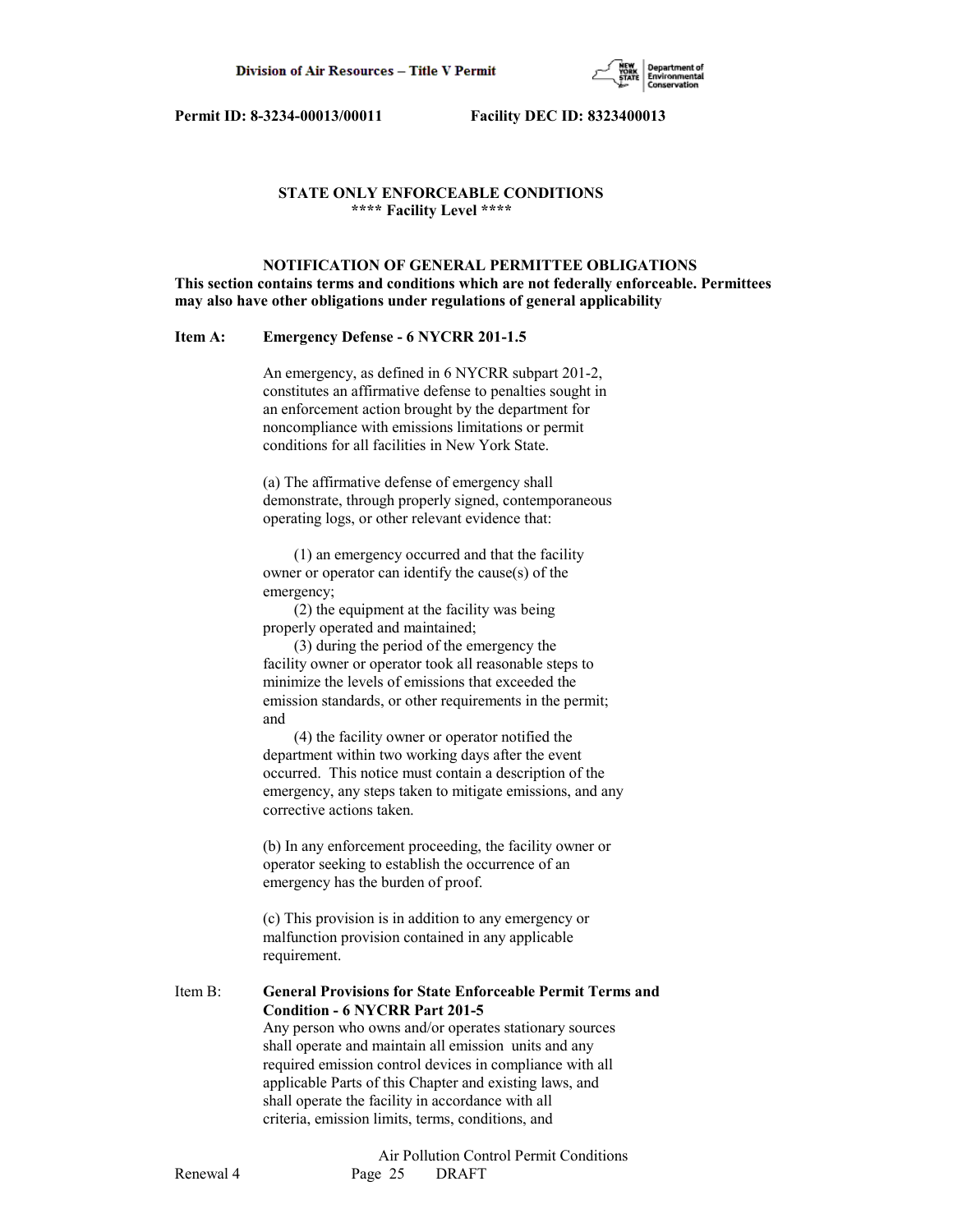

 standards in this permit. Failure of such person to properly operate and maintain the effectiveness of such emission units and emission control devices may be sufficient reason for the Department to revoke or deny a permit.

 The owner or operator of the permitted facility must maintain all required records on-site for a period of five years and make them available to representatives of the Department upon request. Department representatives must be granted access to any facility regulated by this Subpart, during normal operating hours, for the purpose of determining compliance with this and any other state and federal air pollution control requirements, regulations or law.

#### **STATE ONLY APPLICABLE REQUIREMENTS**

## **The following conditions are state applicable requirements and are not subject to compliance certification requirements unless otherwise noted or required under 6 NYCRR Part 201.**

| <b>Condition 32:</b> | <b>Contaminant List</b>                      |
|----------------------|----------------------------------------------|
|                      | <b>Effective for entire length of Permit</b> |

#### **Applicable State Requirement:ECL 19-0301**

#### **Item 32.1:**

Emissions of the following contaminants are subject to contaminant specific requirements in this permit(emission limits, control requirements or compliance monitoring conditions).

> CAS No: 0NY210-00-0 Name: OXIDES OF NITROGEN

## **Condition 33: Malfunctions and Start-up/Shutdown Activities Effective for entire length of Permit**

#### **Applicable State Requirement:6 NYCRR 201-1.4**

#### **Item 33.1:**

(a) The facility owner or operator shall take all necessary and appropriate actions to prevent the emission of air pollutants that result in contravention of any applicable emission standard during periods of start-up, shutdown, or malfunction.

(b) The facility owner or operator shall compile and maintain records of all equipment maintenance and start-up/shutdown activities when they are expected to result in an exceedance of any applicable emission standard, and shall submit a report of such activities to the department when required by a permit condition or upon request by the department. Such reports shall state whether an exceedance occurred and if it was unavoidable, include the time, frequency and duration of the exceedance, and an estimate of the emission rates of any air contaminants released. Such records shall be maintained for a period of at least five years and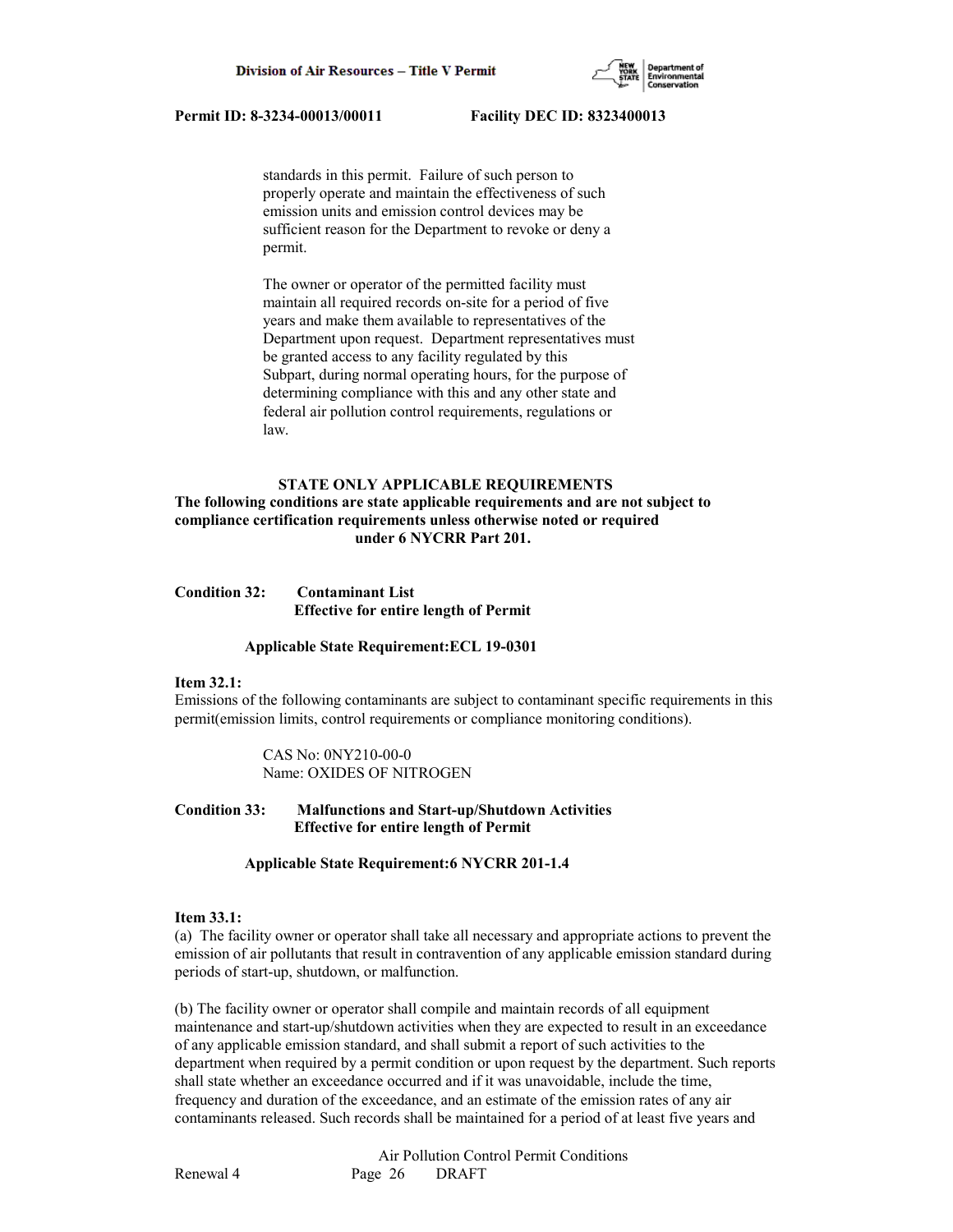

made available for review to department representatives upon request. Facility owners or operators subject to continuous monitoring and quarterly reporting requirements need not submit additional reports of exceedances to the department.

(c) In the event that air contaminant emissions exceed any applicable emission standard due to a malfunction, the facility owner or operator shall notify the department as soon as possible during normal working hours, but not later than two working days after becoming aware that the malfunction occurred. In addition, the facility owner or operator shall compile and maintain a record of all malfunctions. Such records shall be maintained at the facility for a period of at least five years and must be made available to the department upon request. When requested by the department, the facility owner or operator shall submit a written report to the department describing the malfunction, the corrective action taken, the air contaminants emitted, and the resulting emission rates and/or opacity.

(d) The department may also require the facility owner or operator to include, in reports described under Subdivisions (b) and (c) of this Section, an estimate of the maximum ground level concentration of each air contaminant emitted and the effect of such emissions.

(e) A violation of any applicable emission standard resulting from start-up, shutdown, or malfunction conditions at a permitted or registered facility may not be subject to an enforcement action by the department and/or penalty if the department determines, in its sole discretion, that such a violation was unavoidable. The actions and recordkeeping and reporting requirements listed above must be adhered to in such circumstances.

## **Condition 34: CLCPA Applicability Effective for entire length of Permit**

## **Applicable State Requirement:6 NYCRR 201-6.5 (a)**

#### **Item 34.1:**

Pursuant to The New York State Climate Leadership and Community Protection Act (CLCPA) and Article 75 of the Environmental Conservation Law, emission sources shall comply with regulations to be promulgated by the Department to ensure that by 2030 statewide greenhouse gas emissions are reduced by 40% of 1990 levels, and by 2050 statewide greenhouse gas emissions are reduced by 85% of 1990 levels.

#### **Condition 35: Air pollution prohibited Effective for entire length of Permit**

#### **Applicable State Requirement:6 NYCRR 211.1**

## **Item 35.1:**

No person shall cause or allow emissions of air contaminants to the outdoor atmosphere of such quantity, characteristic or duration which are injurious to human, plant or animal life or to property, or which unreasonably interfere with the comfortable enjoyment of life or property. Notwithstanding the existence of specific air quality standards or emission limits, this prohibition applies, but is not limited to, any particulate, fume, gas, mist, odor, smoke, vapor,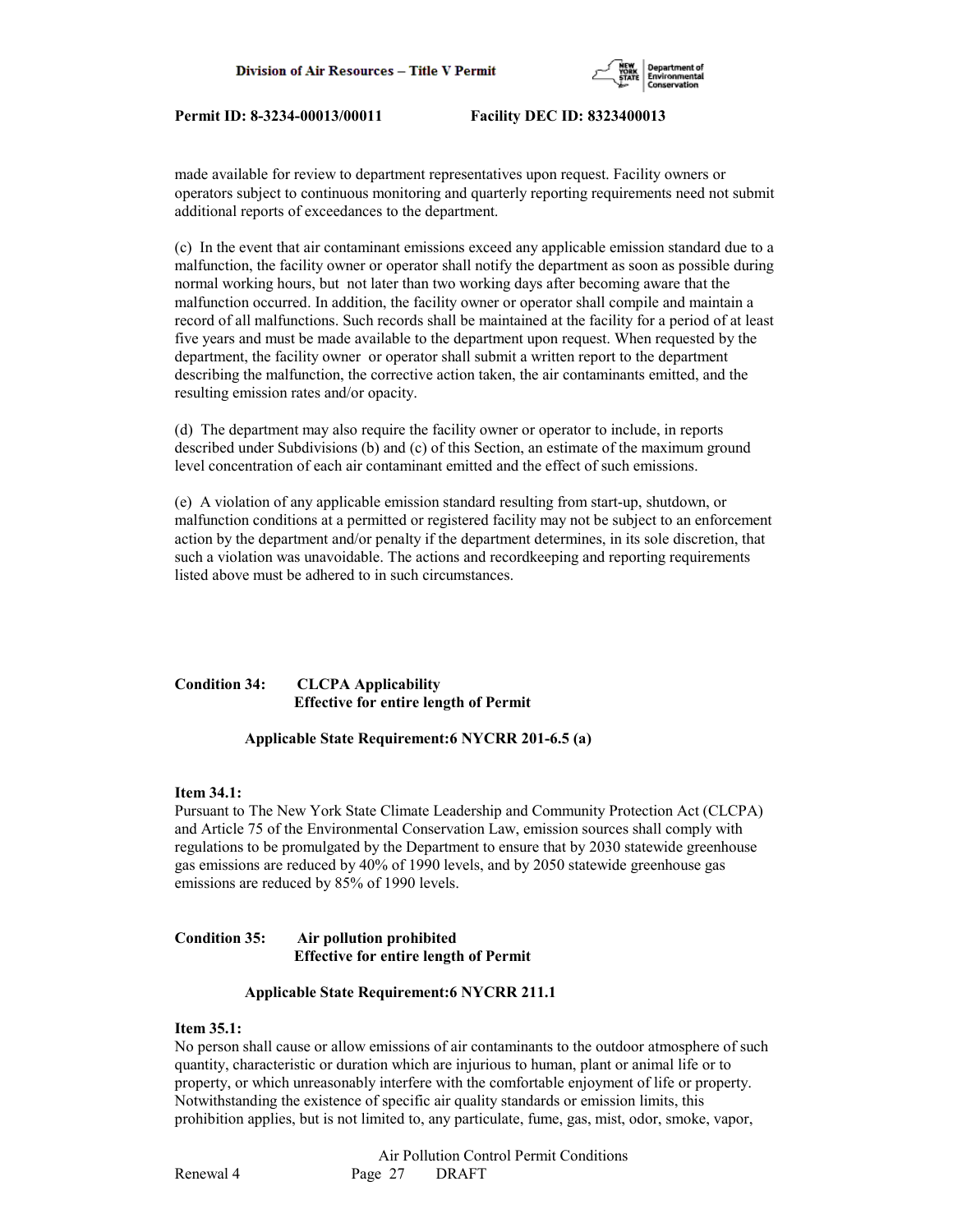

pollen, toxic or deleterious emission, either alone or in combination with others.